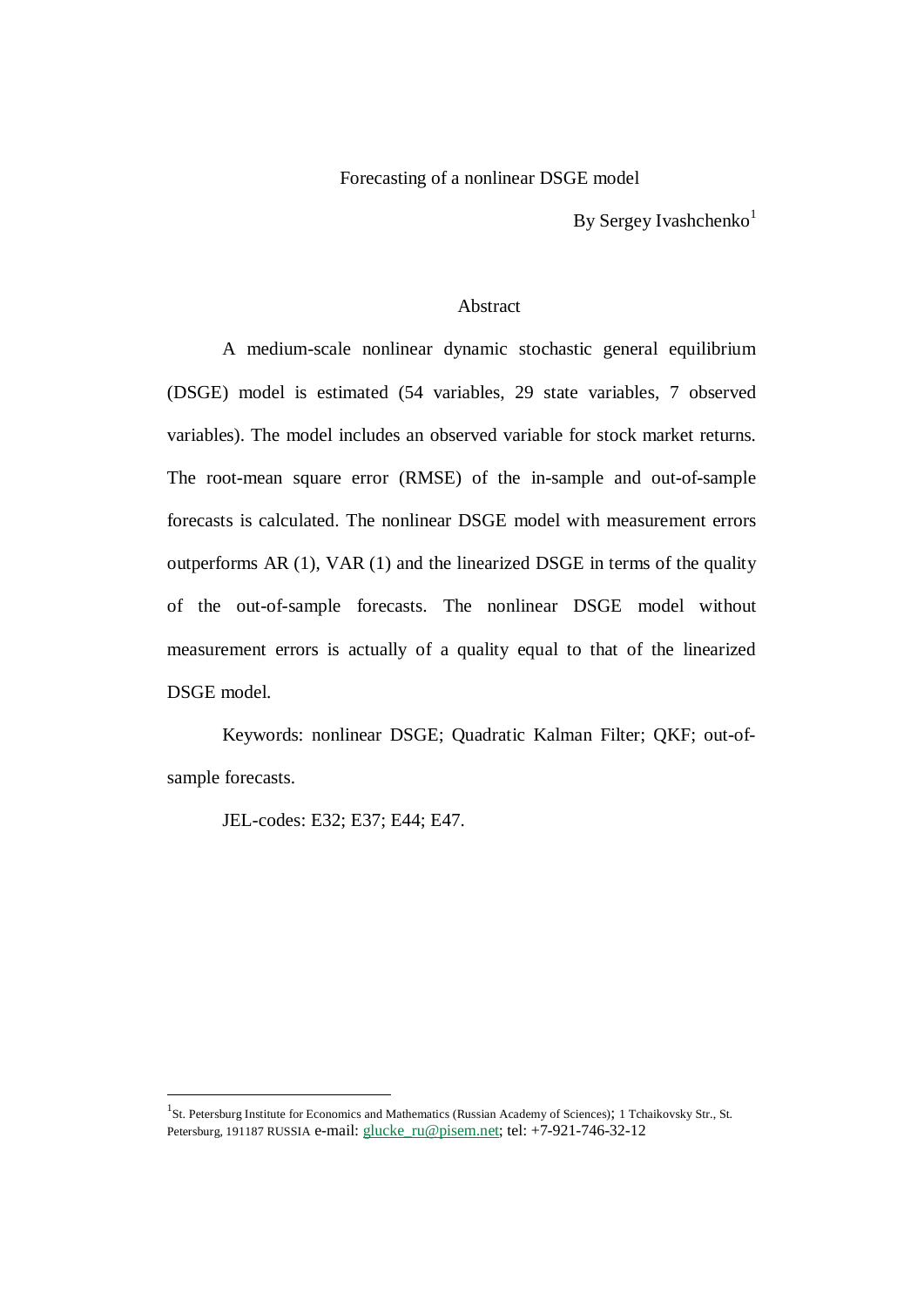## **1. Introduction**

One of the most popular approaches for analysis of the macroeconomic environment is the use of dynamic stochastic general equilibrium (DSGE) models. This type of models is the base of modern macroeconomic theory and is widely used by central banks and other policy-making institutions (Tovar, 2009). DSGE models have a strong microeconomic foundation. The advantage of such an approach is a description of models in terms of "deep structural" parameters that are not influenced by economic policy (Wickens, 2008). The usage of DSGE models requires knowledge about their behavior, which depends on parameter values. Different econometric techniques are employed for model estimation, but the empirical literature has focused on the estimation of first-order linearized DSGE models (Tovar, 2009).

Computation with linear approximation is much faster than higher order approximation, but its behavior can differ from that of more accurate approximations (see Collard and Juillard, 2001). Second-order approximation can make the difference between behavior of models and that of approximation much smaller. Nonlinear approximations of DSGE models have several other advantages; in particular, they allow uncertainty to influence economic choices (Ruge-Murcia, 2012). The likelihood function is sharper for nonlinear approximations, which means a more accurate estimation of the parameters (An and Schorfheide, 2007; Fernandez-Villaverde et al., 2010).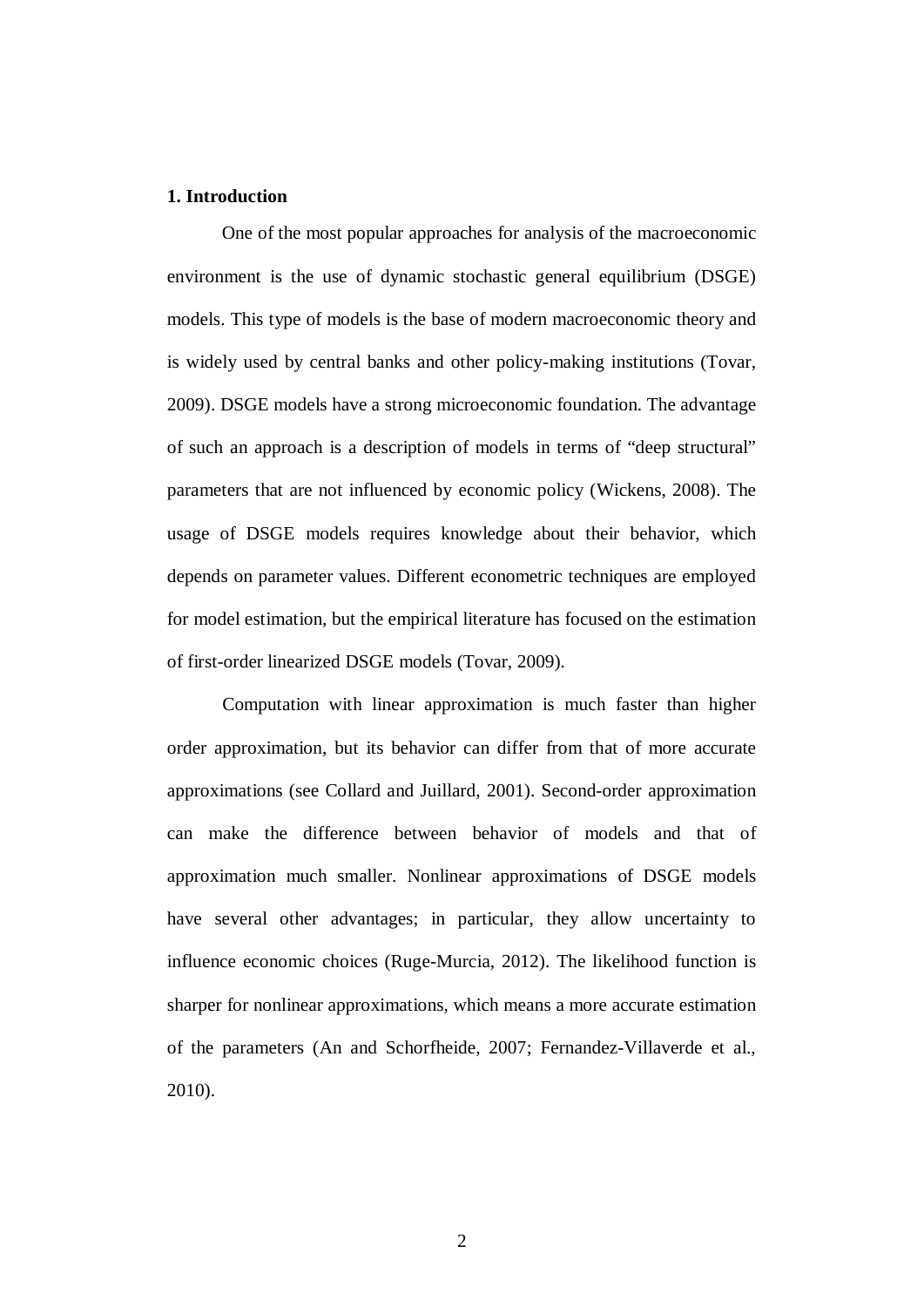Because of these advantages of nonlinear estimation, forecasting is likely to be of high quality. Many studies demonstrate the high quality forecasting of linear approximations of DSGE models (Adolfson et al., 2007; Smets and Wouters, 2004). A large portion of models forecast a small number of variables (Rubaszek and Skrzypczynski, 2008; Del Negro and Schorfheide, 2012). However, in some studies, linearized DSGE outperforms VAR and AR models in terms of out-of-sample forecasting with a large number of variables (Ivashchenko, 2013).

In a few studies, small-scale nonlinear DSGE models are estimated (Pichler, 2008; Gust et al., 2012; Fernandez-Villaverde et al., 2010). Most of them use only three observed variables: output, nominal interest rate and inflation (Amisano and Tristani, 2010; Pichler, 2008; Balcilar et al., 2013; Gust et al., 2012). A few studies use other observed variable (Doh, 2011, use additional data about yield curve; Hall, 2012, use consumption instead of output). The particle filter is used in the studies described above. New results demonstrate the great advantage of alternative approaches over the use of particle filters (Andreasen, 2008; Ivashchenko, 2014; Kollmann, 2014).

Most of estimated small-scale nonlinear DSGE models do not provide information about out-of-sample forecasts quality. The forecasting quality of nonlinear DSGE is nearly the same (or slightly worse) than that of linearized DSGE model according to Pichler (2008) (virtually the only study that discusses out-of-sample forecasts of estimated DSGE models); but, the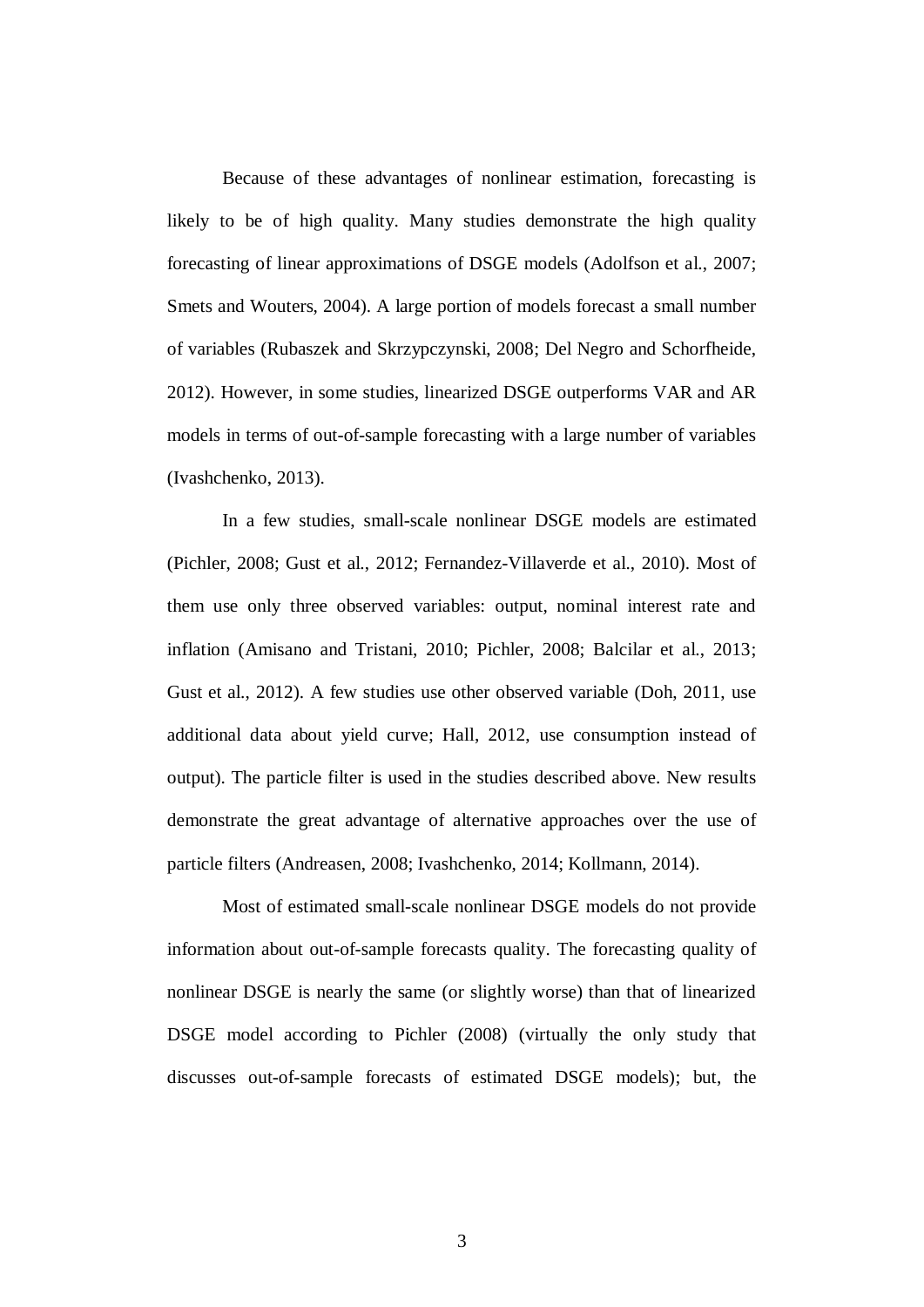corresponding model does not include observed variables which are sensitive to nonlinearities.

This study presents an estimated medium-scale nonlinear DSGE model with seven observed variables including stock market returns. The DSGE model is described in section 2. Section 3 presents information on estimation techniques and data utilized. Section 4 describes estimation results and quality of forecasts (in-sample and out-of-sample). Section 5 presents some conclusions.

# **2. Model**

The DSGE model includes four types of agents: householders, firms, government and the foreign sector. The structure of the model is presented in Figure 1. The DSGE model includes central New-Keynesian features (for example, sticky price and adjustment costs in investment).

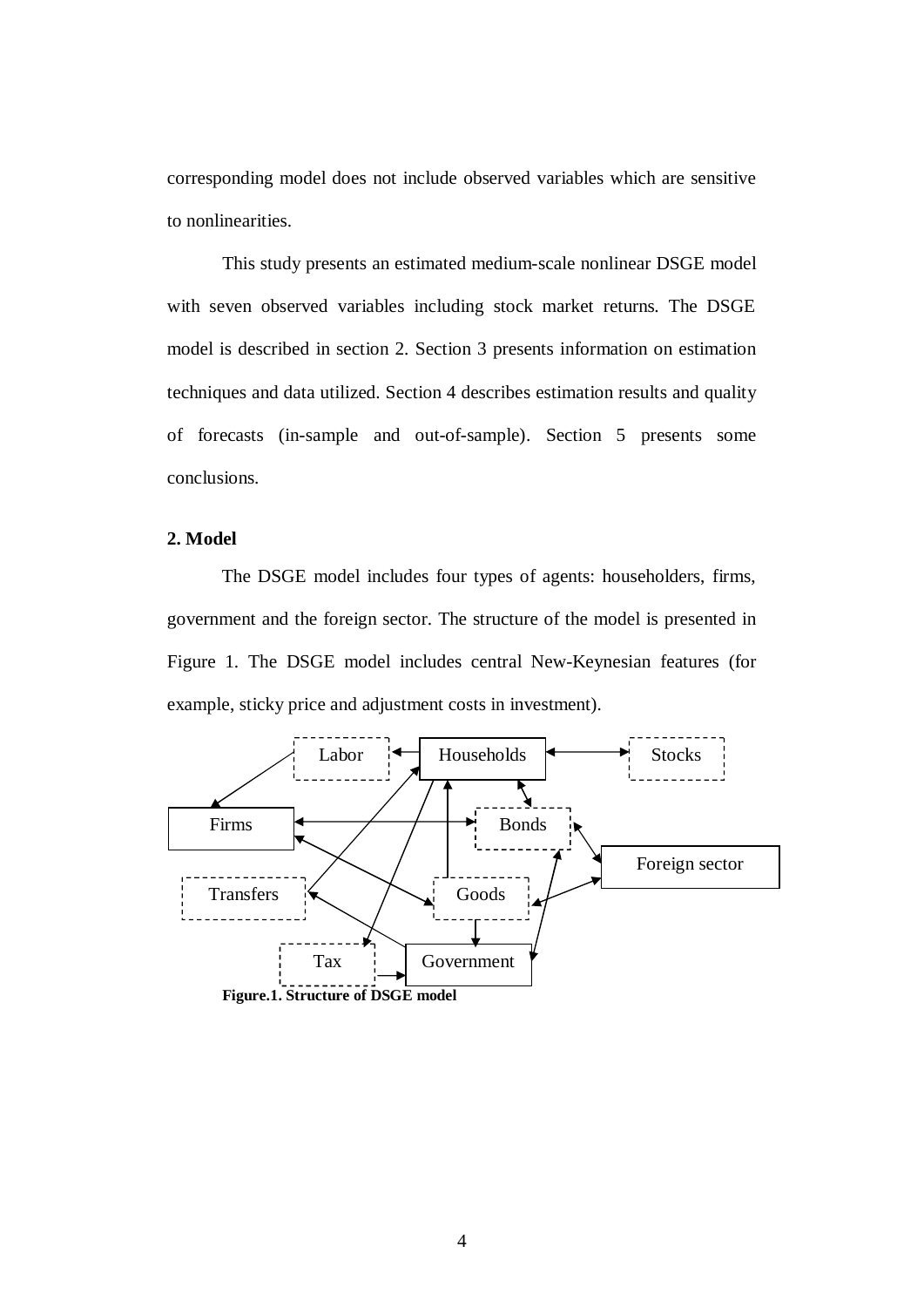|               | <b>TABLE 1. The DSGE model variables</b>                                      |                                                                |
|---------------|-------------------------------------------------------------------------------|----------------------------------------------------------------|
| Variable      | Description                                                                   | Stationary variable                                            |
| $B_{F,t}$     | Value of bonds bought by firms in period t                                    | $b_{F,t} = \frac{B_{F,t}}{P_{t}Z_{t}}$                         |
| $B_{G,t}$     | Value of bonds bought by government in period t                               | $b_{G,t} = \frac{B_{G,t}}{PZ}$                                 |
| $B_{H,t}$     | Value of bonds bought by households in period t                               | $b_{H,t} = \frac{B_{H,t}}{P_{t}Z_{t}}$                         |
| $B_{W,t}$     | Value of bonds bought by foreign sector in period t                           | $b_{w,t} = \frac{B_{w,t}}{P Z}$                                |
| $C_t$         | Consumption at time t                                                         | $c_{t} = \ln(C_{t}/Z_{t})$                                     |
| $D_t$         | Dividends at time t                                                           | $d_{t} = (C_{t}/Z_{t})$                                        |
| $G_t$         | Government expenditure at time t                                              | $g_t = \ln(G_t/Z_t)$                                           |
| $H_t$         | Habit at time t                                                               | $h_{i} = \ln(H_{i}/Z_{i})$                                     |
| $I_t$         | Investments at time t                                                         | $i_{i} = \ln(I_{i}/Z_{i})$                                     |
| $K_t$         | Capital at time t                                                             | $k_{i} = \ln(K_{i}/Z_{i})$                                     |
| $L_t$         | Labor at time t                                                               | $l_{i} = \ln(L_{i})$                                           |
| $M_t$         | Money stock in period t                                                       | $m_t = \ln\left(\frac{M_t}{P_zZ}\right)$                       |
| $NX_t$        | Net export in period t                                                        | $nx_{t} = (NX_{t}/Z_{t})$                                      |
| $P_t$         | Price of goods in period t                                                    | $p_t = \ln(P_t/P_{t-1})$                                       |
| $P_{F,t}$     | Price for goods of firm F in period t                                         | $p_{F,t} = \ln(P_{F,t}/P_t)$                                   |
| $R_t$         | Interest rate in period t                                                     | $r_t = \ln(R_t)$                                               |
| $S_t$         | Price of stocks in period t                                                   | $s_t = \ln\left(\frac{S_t}{P_tZ_t}\right)$                     |
| $\tau_t$      | Tax rate in period t                                                          | $\tau_{\iota} = \tau_{\iota}$                                  |
| $T_{TR,t}$    | Transfer from government in period t                                          | $\tau_{TR,t} = \ln \left( \frac{T_{TR,t}}{P_t Z_t} \right)$    |
| $W_t$         | Wage in period t                                                              | $w_t = \ln\left(\frac{W_t}{P_t Z_t}\right)$                    |
| $X_t$         | Amount of stocks bought by householders in period t                           | $x_t = X_t$                                                    |
| $Y_{D,t}$     | Aggregate demand in period t                                                  | $y_{D,t} = \ln(Y_{D,t}/Z_t)$                                   |
| $Y_{F,t}$     | Output of firm F in period t                                                  | $y_{F,t} = \ln(Y_{F,t}/Z_t)$                                   |
| $Z_{at}$      | Exogenous process corresponding to elasticity of<br>production function       | $z_{\alpha,t} = Z_{\alpha,t}$                                  |
| $Z_{\beta,t}$ | Exogenous process corresponding to intertemporal<br>preferences of households | $z_{\beta,t} = \ln \left( Z_{\beta,t} / Z_{\beta,t-1} \right)$ |
| $Z_{BF.t}$    | Exogenous process corresponding to conventional level<br>of debt pressure     | $z_{BF,t} = Z_{BF,t}$                                          |

**TABLE 1. The DSGE model variables**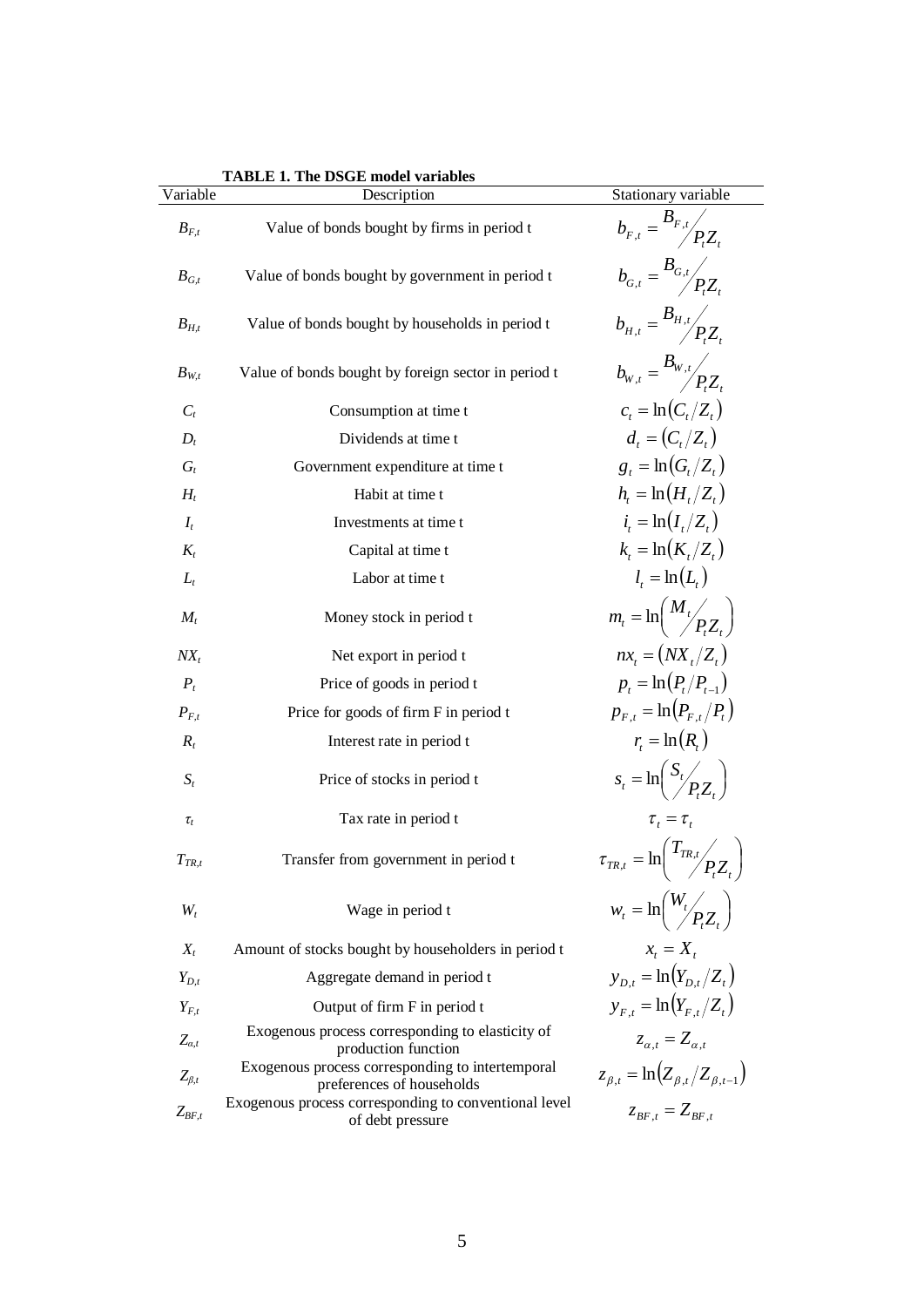| $Z_{BH,t}$   | Exogenous process corresponding to stickiness of<br>households' bond position | $z_{rH_{t}} = \ln \left( Z_{rH_{t}} / Z_{t}^{1-\omega_{c}} \right)$ |
|--------------|-------------------------------------------------------------------------------|---------------------------------------------------------------------|
| $Z_{G,t}$    | Exogenous process corresponding to government<br>expenditure                  | $z_{G,t} = \ln(Z_{G,t})$                                            |
| $Z_{I,t}$    | Exogenous process corresponding to decreasing<br>efficiency of investments    | $z_{i,t} = \ln(Z_{i,t})$                                            |
| $Z_{L,t}$    | Exogenous process corresponding to households' amount<br>of labor             | $z_{L,t} = \ln \left( Z_{L,t} / Z_t^{1-\omega_c} \right)$           |
| $Z_{M,t}$    | Exogenous process corresponding to liquidity<br>preferences of households     | $z_{M,t} = \ln \left( Z_{M,t} / Z_t^{-\omega_c} \right)$            |
| $Z_{NX,t}$   | Exogenous process corresponding to net export                                 | $Z_{NX,t} = Z_{NX,t}$                                               |
| $Z_{P.t}$    | Exogenous process corresponding to level of price<br>stickiness               | $z_{P_t} = \ln(Z_{P_t})$                                            |
| $Z_{R,t}$    | Exogenous process corresponding to monetary policy                            | $z_{R,t} = Z_{R,t}$                                                 |
| $Z_{\tau,t}$ | Exogenous process corresponding to taxation policy                            | $z_{\tau,t} = Z_{\tau,t}$                                           |
| $Z_{TR,t}$   | Exogenous process corresponding to transfers policy                           | $z_{TR,t} = Z_{TR,t}$                                               |
| $Z_{t}$      | Exogenous process corresponding to technological<br>development               | $z_t = \ln(Z_t/Z_{t-1})$                                            |

### *2.1 Householders*

Households maximize the expected sum of their discounted utility functions (1) with budget restriction (2). Householders do not own capital, but they can invest in domestic stocks and bonds as a means of saving money. The utility function consists of the propensity to consume with a habit effect, disutility of labor, money at the utility function, and disutility of bond position deviation from preferred level.

$$
E\left[\sum_{t=0}^{\infty} Z_{\beta,t} \left( \frac{(C_t - h_c H_{t-1})^{1-\omega_c}}{1-\omega_c} - Z_{L,t} \frac{L_t^{1+\omega_L}}{1+\omega_L} \right) \right] \to \max_{B,C,L,M,X} (1)
$$

$$
P_{t}C_{t}+M_{t}+B_{H,t}+X_{t}S_{t}=(1-\tau_{t})W_{t}L_{t}+M_{t-1}+R_{t-1}B_{H,t-1}+X_{t-1}(S_{t}+D_{t})+T_{TR,t}(2)
$$

, where  $C_t$  is consumption in period t,  $L_t$  is labor supply is period t,  $M_t$  is money stock in period t,  $P_t$  is the price of goods in period t,  $B_{H,t}$  is the value of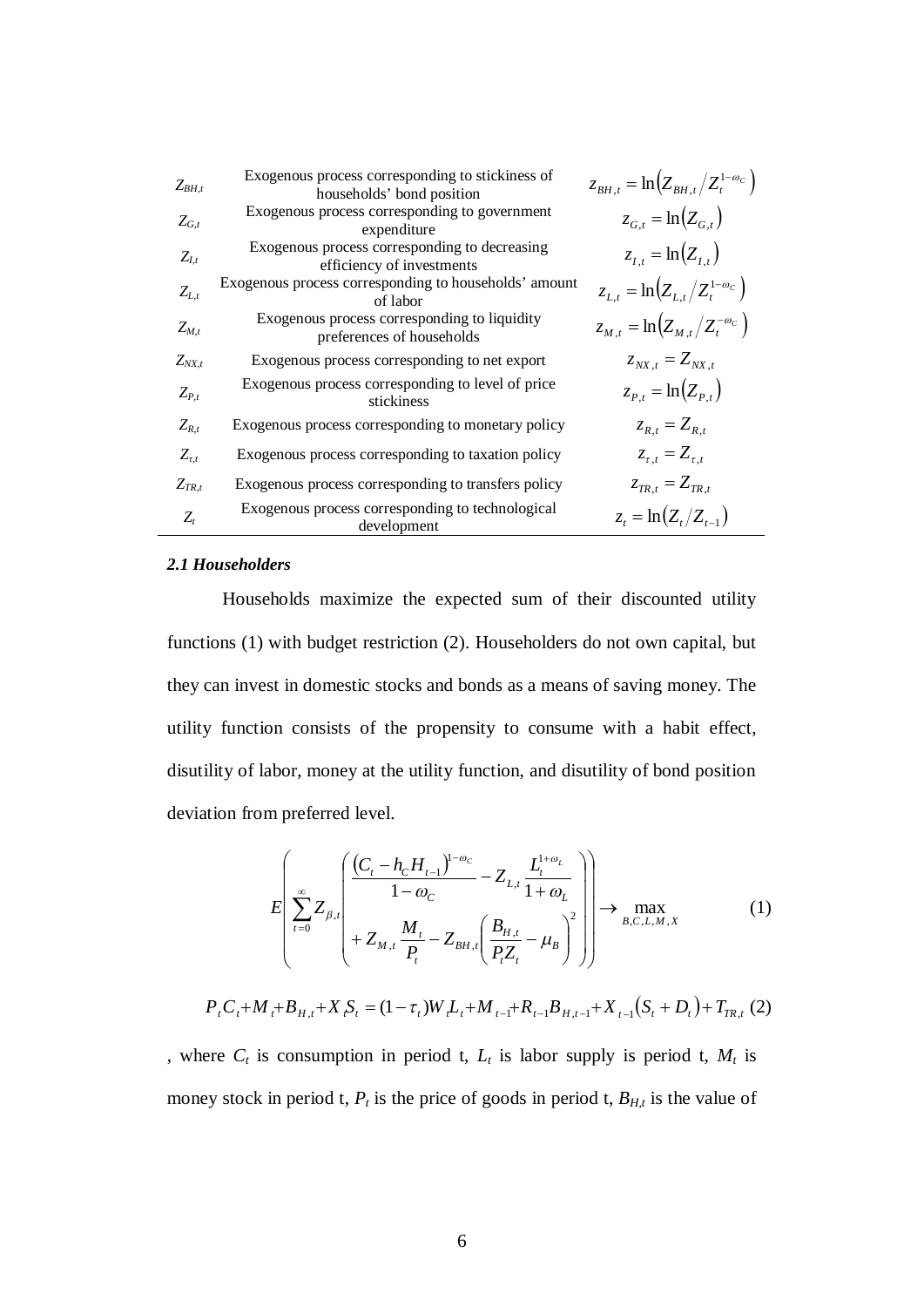bonds bought by householders in period t,  $S_t$  is the price of stocks in period t,  $X_t$  is the amount of stocks bought by householders in period t,  $\tau_t$  is the tax rate in period t,  $T_{TR,t}$  is the transfer from government in period t,  $R_t$  is the interest rate on bonds in period t, and  $D_t$  is dividends of stocks in period t.

# *2.2 Finished goods-producing firms*

Perfectly competitive firms produce the final good  $Y_t$  using the intermediate goods  $Y_{j,t}$  and the CES production technology:

$$
Y_{t} = \left(\int_{0}^{1} Y_{j,t}^{(\theta-1)/\theta} dj\right)^{\theta/(\theta-1)}
$$
(3)

Profit maximization and zero profit condition for the finished goods producers imply the following price level *Pt* and demand function for the intermediate good, j:

$$
Y_{j,t} = \left(\frac{P_{j,t}}{P_t}\right)^{-\theta} Y_t
$$
\n(4)

$$
P_t = \left(\int_0^1 P_{j,t}^{1-\theta} df\right)^{1/(1-\theta)}
$$
\n(5)

#### *2.3 Intermediate goods-producing firms*

Firms maximize their expected discounted utility function (6) with restrictions. The utility function consists of dividends flow and two rigidities (stickiness of bond position and price stickiness in the Rotemberg form (Lombardo and Vestin, 2008)) .Firms are working in a market with monopolistic competition; therefore, they have a demand restriction (7). The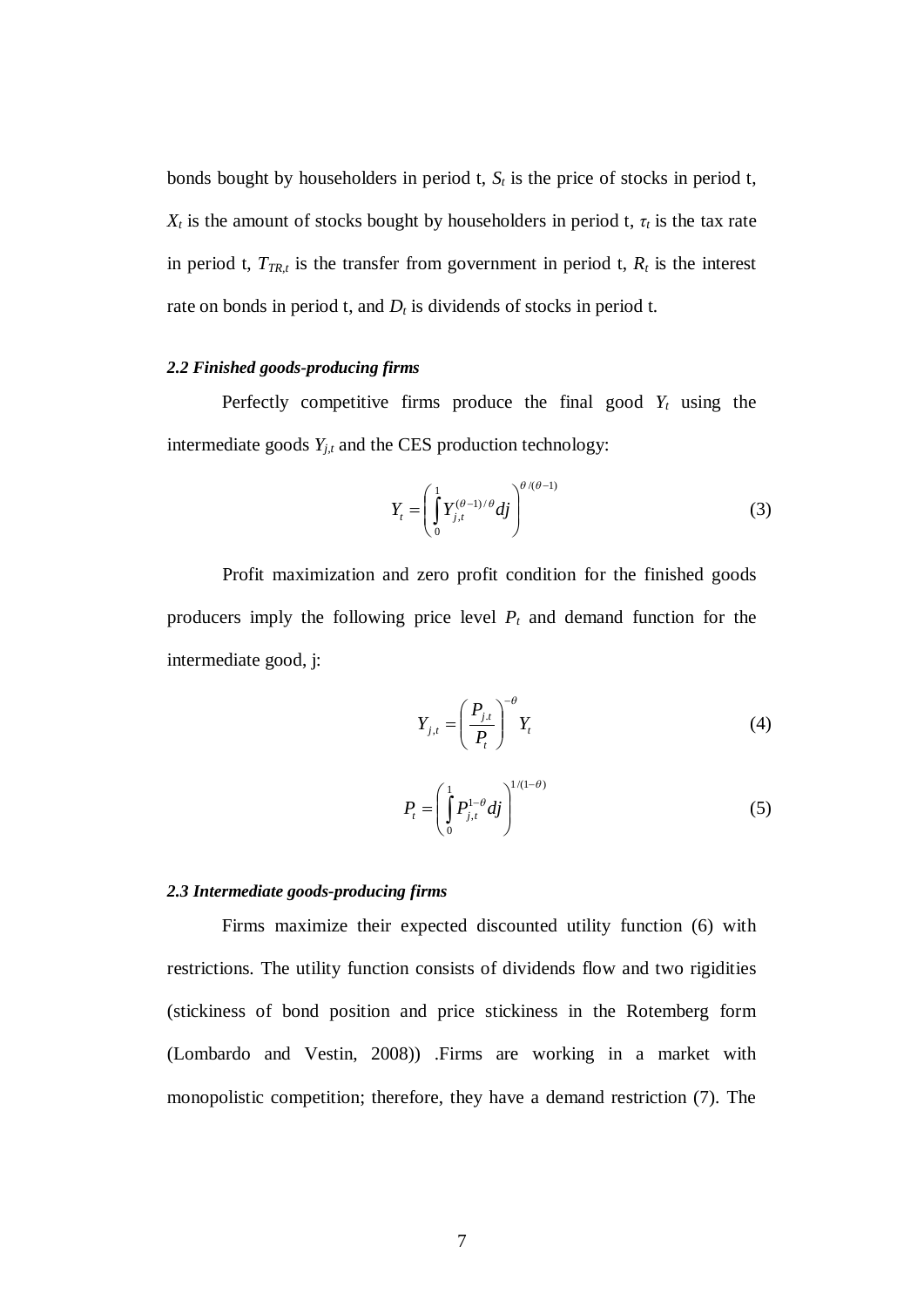budget restriction (8) and production function (9) is common. Restriction of capital evolution (10) contains investment rigidity.

$$
E\left[\sum_{t=0}^{\infty} \left(\prod_{k=0}^{t-1} R_k\right)^{-1} \left(\frac{D_t - P_{F,t} Y_{F,t} \mu_{FB} \left(\frac{B_{F,t}}{P_t Z_t} - Z_{BF,t}\right)}{-P_{F,t} Y_{F,t} Z_{P,t} \left(\frac{P_{F,t}}{P_{F,t-1}} - \overline{p}\right)^2}\right)\right] \to \max_{\substack{D,B,P,Y,\\K,I,L}}(6)
$$
\n
$$
Y_{F,t} = \left(\frac{P_{F,t}}{P_t}\right)^{-\theta} (Y_{D,t})
$$
\n(7)

$$
D_{t} + P_{t} I_{t} + W_{t} L_{t} + B_{F,t} = P_{F,t} Y_{F,t} + R_{t-1} B_{F,t-1}
$$
\n
$$
\tag{8}
$$

$$
Y_{F,t} = (Z_t L_t)^{Z_{\alpha,t}} (K_{t-1})^{1-Z_{\alpha,t}}
$$
\n(9)

$$
K_{t} = (1 - \delta)K_{t-1} + I_{t} \left(1 - Z_{t,t} \left(\frac{I_{t}}{I_{t-1}} - \bar{y}\right)^{2}\right)
$$
(10)

, where  $D_t$  is the dividends of the firm in period t,  $Y_{F,t}$  is the output of firm  $F$  in period t,  $P_{F,t}$  is the price for goods of firm *F* in period t,  $I_t$  is the demand for investments goods in period t,  $Y_{D,t}$  is the aggregate demand in period t,  $P_t$  is the price level for domestic goods in period t, *BF,t* is the value of bonds bought by the firm in period t,  $K_t$  is the amount of capital used by the firm in period t, and  $L_t$  is the amount of labor used by the firm in period t.

### *2.4 Government, foreign sector and balance equations*

The government makes its decisions according to policy rules and budgetary restrictions. The government has the following budgetary restriction: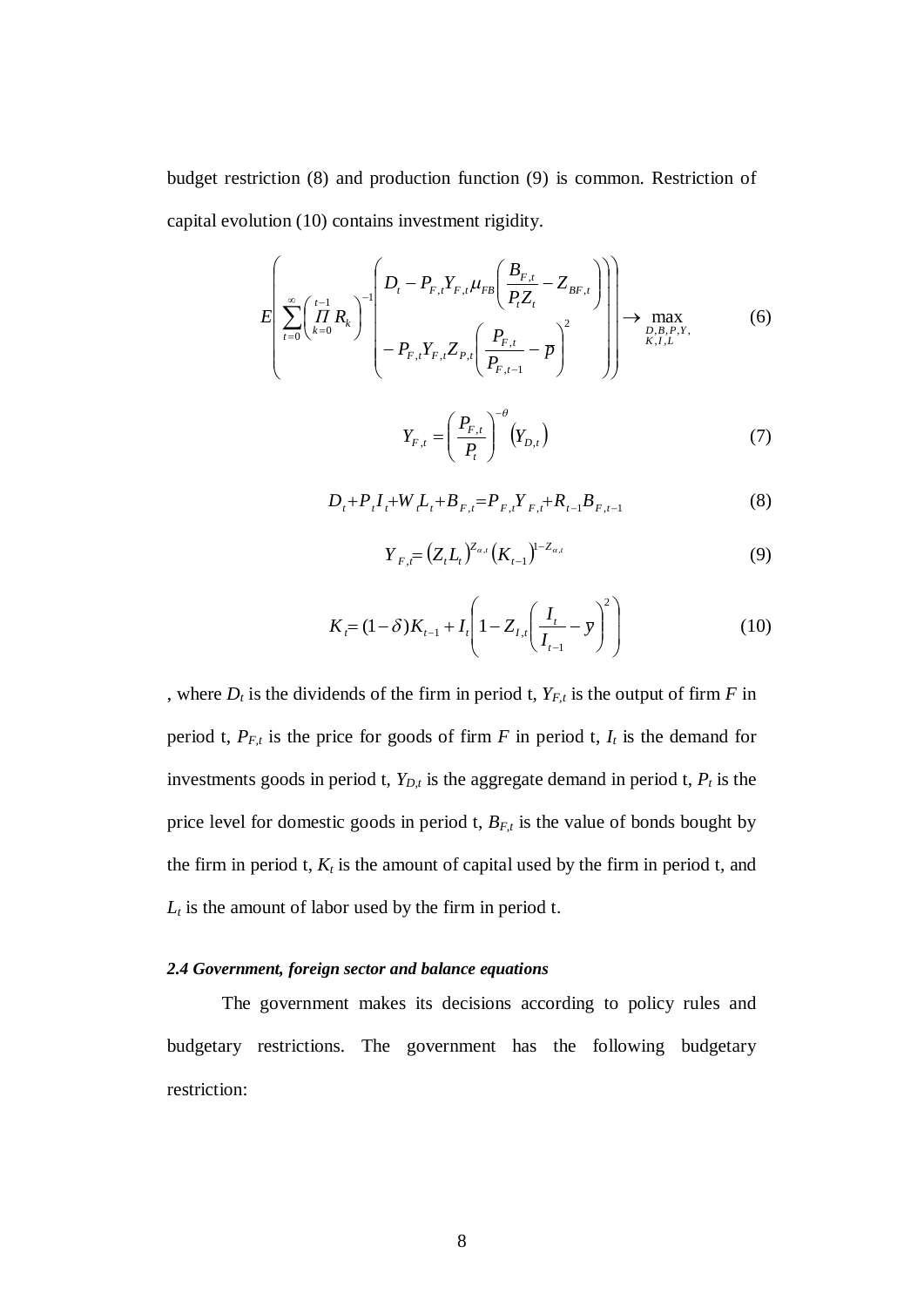$$
P_t G_t + T_{TR,t} + B_{G,t} + M_{t-1} = \tau_t W_t L_t + R_{t-1} B_{G,t-1} + M_t
$$
\n(11)

The monetary policy rule is as follows:

$$
\ln(R_{t}) = \gamma_{R} \ln(R_{t-1}) + (1 - \gamma_{R}) \left( \gamma_{RP} \left( \ln \left( \frac{P_{t}}{P_{t-1}} \right) - \overline{P} \right) + \gamma_{RY} \left( \ln \left( \frac{Y_{D,t}}{Y_{D,t-1}} \right) - \overline{Y} \right) + Z_{R,t} \right) (12)
$$

The fiscal policy rules are as follows:

$$
\ln\left(\frac{G_{t}}{Y_{D,t}}\right) = \gamma_G \ln\left(\frac{G_{t-1}}{Y_{D,t-1}}\right) + (1 - \gamma_G) \left(\frac{Z_{G,t} + \gamma_{GB}\left(\frac{B_{G,t}}{P_{t}Z_{t}} - \overline{b_G}\right) + \gamma_{GF}\left(\ln\left(\frac{Y_{D,t}}{Y_{D,t-1}}\right) - \overline{y}\right)}{Y_{D,t-1}}\right)
$$
(13)

$$
\ln\left(\frac{T_{TR,t}}{Y_{D,t}}\right) = \gamma_{TR} \ln\left(\frac{T_{TR,t-1}}{Y_{D,t-1}}\right) + \left(1 - \gamma_{TR}\right) \left(\frac{Z_{TR,t} + \gamma_{TRB}\left(\frac{B_{G,t}}{P_{t}Z_{t}} - \overline{b_{G}}\right) + \gamma_{TRY}\left(\ln\left(\frac{Y_{D,t}}{Y_{D,t-1}}\right) - \overline{y}\right)\right)
$$
(14)

$$
\tau_{t} = \gamma_{T}\tau_{t-1} + \left(1 - \gamma_{T}\left(\gamma_{TB}\left(\frac{B_{G,t}}{P_{t}Z_{t}} - \overline{b_{G}}\right) + \gamma_{TY}\left(\ln\left(\frac{Y_{D,t}}{Y_{D,t-1}}\right) - \overline{y}\right) + Z_{T,t}\right)
$$
(15)

The foreign sector is exogenous. It has a budgetary restriction (16) and is subject to an exogenous rule (17).

$$
NX_{t}P_{t} + B_{W,t} = R_{t-1}B_{W,t-1}
$$
\n(16)

$$
\left(\frac{NX_t}{Z_t}\right) = \gamma_{NX}\left(\frac{NX_{t-1}}{Z_{t-1}}\right) + \left(1 - \gamma_{NX}\right)\left(\gamma_{NXB}\left(\frac{B_{W,t}}{P_t Z_t} - \overline{b_W}\right) + Z_{NX,t}\right) \tag{17}
$$

The three balance restrictions are as follows: each bond should be bought by someone (18), the amount of stocks is equal to one (19), and aggregate demand consists of consumption, investments, government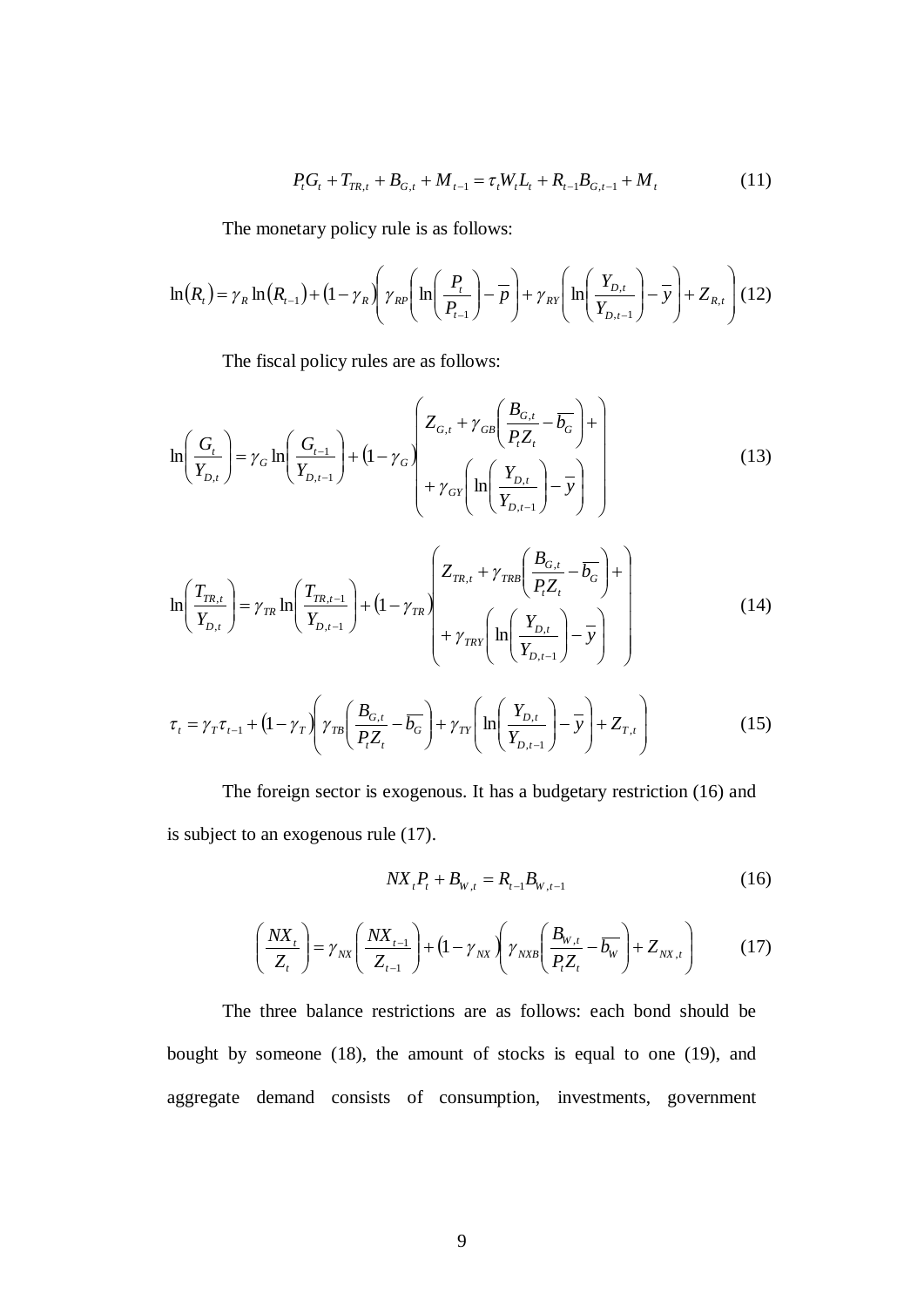consumption and net exports (20). Formula (21) denotes how the habit is formed.

$$
B_{H,t} + B_{F,t} + B_{G,t} + B_{W,t} = 0 \tag{18}
$$

$$
X_t = 1\tag{19}
$$

$$
Y_{D,t} = C_t + I_t + G_t + N X_t
$$
\n(20)

$$
H_t = h_h H_{t-1} + C_t \tag{21}
$$

All the exogenous processes are AR (1) with the following parameterization:

$$
z_{*,t} = \eta_{0,*,t} (1 - \eta_{1,*,t}) + \eta_{1,*,t} z_{*,t-1} + \varepsilon_{*,t}
$$
 (22)

### **3. Estimation**

Of the methods used for non-linear approximations of DSGE models, the perturbation method is the most widely used (Schmitt-Grohe and Uribe, 2004), and hence, it is used in this study. The maximum likelihood method is used for parameters estimation.

A few nonlinear filters can be used for calculation of the likelihood function. One is the particle filter, which is used in most studies estimating nonlinear DSGE models (Pichler, 2008; Hall, 2012; Doh, 2011). However it is too slow for implementation with medium-scale models. Another is the central difference Kalman filter (CDKF), which outperforms the particle filter (Andreasen, 2008). However, the quadratic Kalman filter (QKF) is used for likelihood calculation because it produces a better quality of parameters estimations than the CDKF (Ivashchenko, 2014). The QKF was slightly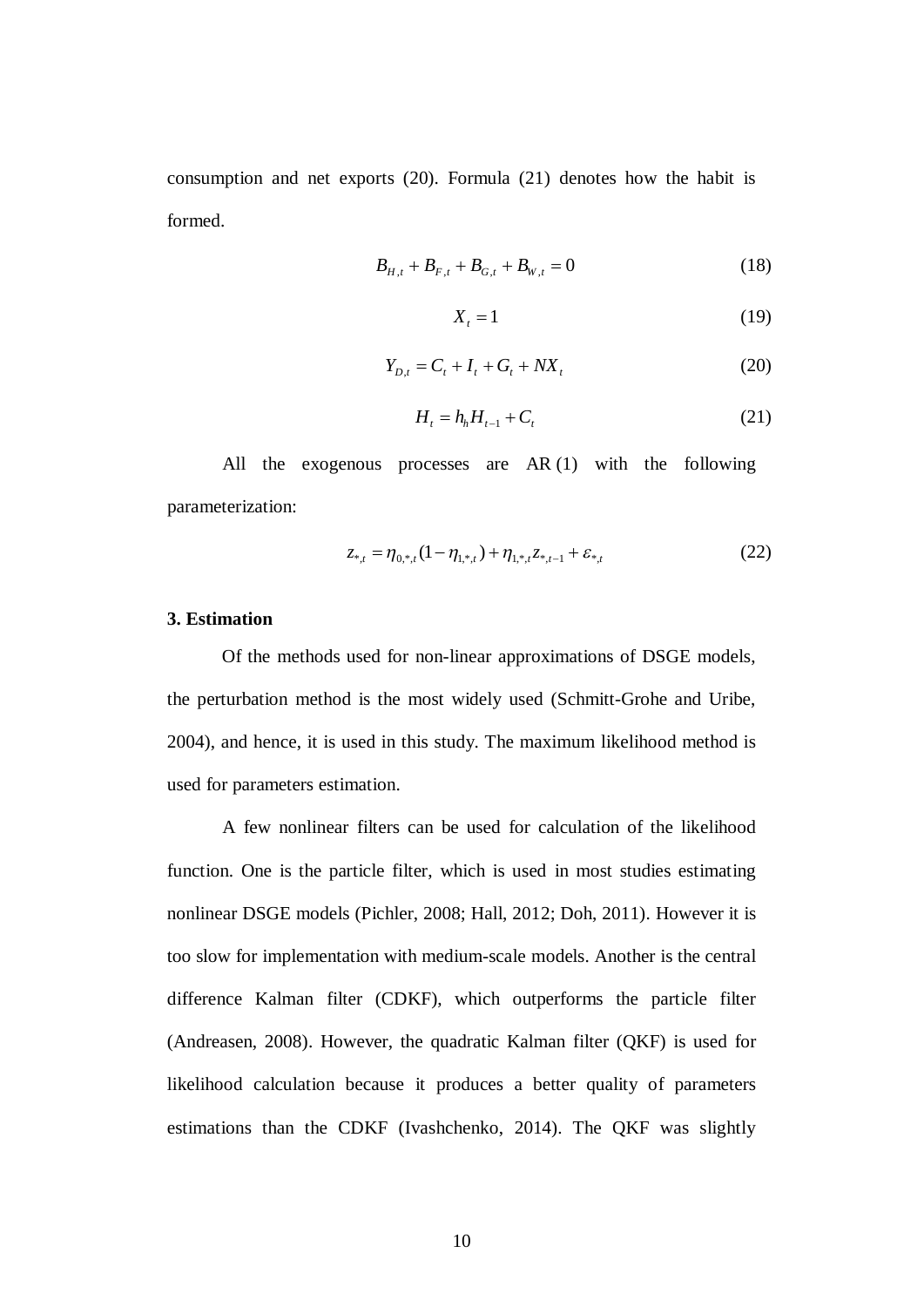slower than the CDKF (Ivashchenko, 2014), but, after the program code was improved, it became 6 times faster and outperformed the CDKF in terms of speed.

The QKF is based on a normal approximation of density. Approximation with the perturbation method produces equation (23) which describes the data generating process for state variables  $(X_t)$ . Equation (24) describes the dependence between observed variables (*Yt*) and state variables. Exogenous shocks  $(\varepsilon_t)$  and measurement errors  $(u_t)$  have a normal distribution with zero mean and covariance matrices,  $\Omega_{\varepsilon}$  and  $\Omega_{\varepsilon}$ .

$$
X_{t} = \begin{bmatrix} B_{X} & B_{\varepsilon} \end{bmatrix} \begin{bmatrix} X_{t-1} \\ \varepsilon_{t} \end{bmatrix} + C + \begin{bmatrix} A_{xx} & A_{xz} & 0 & A_{zz} \end{bmatrix} \begin{bmatrix} X_{t-1} \otimes X_{t-1} \\ X_{t-1} \otimes \varepsilon_{t} \\ \varepsilon_{t} \otimes X_{t-1} \\ \varepsilon_{t} \otimes \varepsilon_{t} \end{bmatrix} \tag{23}
$$

$$
Y_t = S + DX_t + u_t \tag{24}
$$

The updating step is similar with the Kalman filter owing to the linearity of equation (24). The prediction step is based on an assumption of normal distribution of the state variables vector  $(X_{t-1})$ . The expected value of vector  $X_t$  is a function of the mean and covariance of vectors  $X_{t-1}$  and  $\varepsilon_t$ . The covariance of vector  $X_t$  is a function of the first, second, third, and fourth moments of vectors  $X_{t-1}$  and  $\varepsilon_t$ . However, the third and fourth moments of a vector with a normal distribution are a function of the mean and covariance. Thus, the QKF computes the first and second moments of the state variables vector and assumes that it has a normal distribution.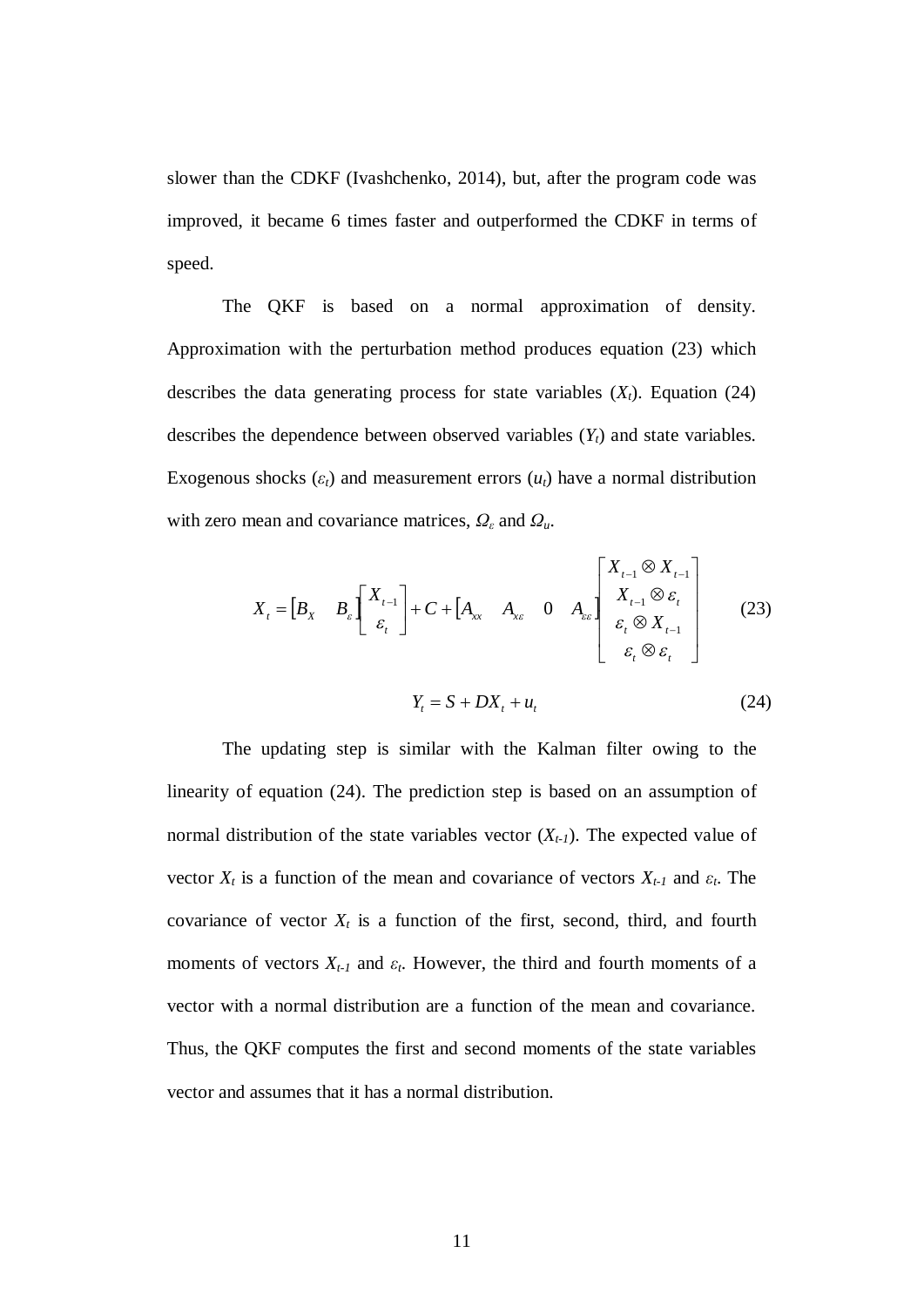An alternative approach for nonlinear approximation is the pruning method (Kim et al., 2008). There is a nonlinear filter for the pruning approximation (Kollmann, 2014). It is faster than the QKF (before optimization of the program code) for small-scale models, but it is much slower (by about 5 times) for medium-scale (with 20 state variables) models (Kollmann, 2014). The DSGE model described above has 54 variables (29 state variables); this is an additional reason for the usage of the QKF.

The model is estimated with quarterly data from the USA since 1985Q1 until 2013Q2. The following observed variables are used: logarithm of consumption as a fraction of GDP (*obsC*); logarithm of government expenditure as a fraction of GDP (*obsG*); logarithm of compensation of employees as a fraction of GDP (*obsWL*); 3-month euro-dollar deposit rate ( $obs_R$ ); GDP growth rate ( $obs_Y$ ); growth rate of the GDP deflator ( $obs_P$ ); and MSCI USA gross return (*obsSTR*). The DSGE model is estimated 4 times (linearized model with the Kalman filter and second order approximation with the QKF; with and without measurement errors for *obsSTR*).

## **4. Results**

Estimation results are presented in Table 2. Some interesting details regarding these are as follows. The monetary policy parameter  $\gamma_{RP}$  is less than 1. Many studies have valued this parameter at greater than 1 (1.045 – Fernandez-Villaverde et al., 2010; 1.66 – Smets and Wouters, 2004; 5.0 – Gust et al., 2012), but in others, it is less than 1 (0.63 – nonlinear estimation, Hall,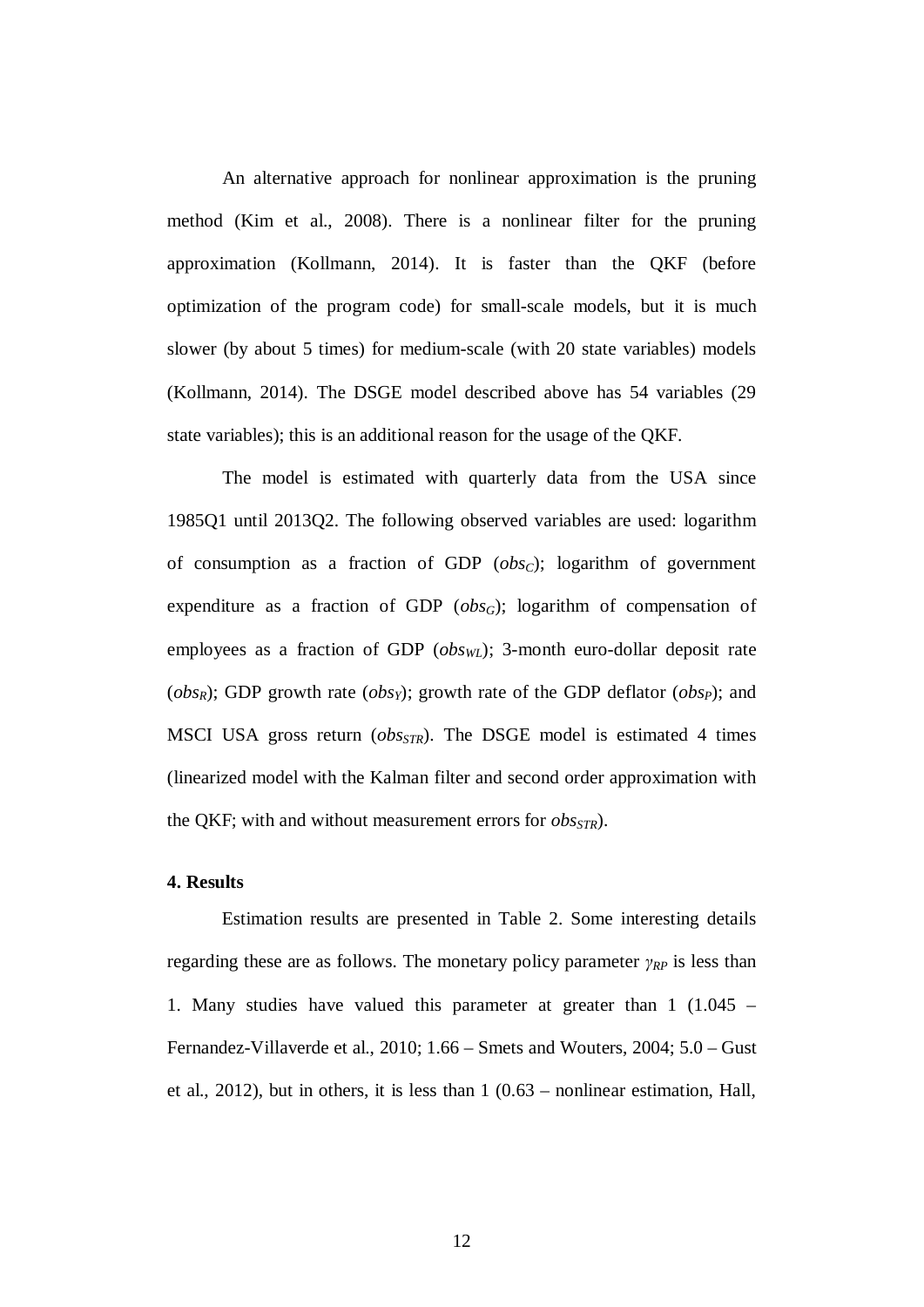2012). Low values of  $\gamma_{RP}$  require additional comments: the log-likelihood value of the DSGE model with restriction  $(\gamma_{RP} > 1)$  is less than 2900, which is much worse than with the other estimations (the QKF without measurement errors is 2947.5; the QKF with measurement errors is 2986.1; the line estimation without measurement errors is 2920.8; and the line estimation with measurement errors is 2986.9). OLS estimation of monetary policy rule (from 1990Q1) produces *γ<sub>RP</sub>*=0.39.

|                            | OKF                                                                                         |          |                                                                           |     | line                                                 |                   |                                                        |          |  |
|----------------------------|---------------------------------------------------------------------------------------------|----------|---------------------------------------------------------------------------|-----|------------------------------------------------------|-------------------|--------------------------------------------------------|----------|--|
|                            | without measur.er.                                                                          |          |                                                                           |     | with measur, error without measur.er.                |                   | with measur. error                                     |          |  |
| Param.                     | value                                                                                       | std      | value                                                                     | std | value                                                | std               | value                                                  | std      |  |
| std $\varepsilon_{\alpha}$ |                                                                                             |          | 2.60E-01 2.16E-02 2.95E-01 3.27E-02 8.02E-02 1.84E-02 6.83E-02 1.39E-02   |     |                                                      |                   |                                                        |          |  |
| std $\varepsilon_{\beta}$  |                                                                                             |          | 5.91E-10 2.26E-05 3.77E-08 2.12E-05 7.10E-07 3.55E-05 3.11E-05 2.09E-05   |     |                                                      |                   |                                                        |          |  |
| std $\varepsilon_{BF}$     | 7.15E-02                                                                                    | 1.01E-01 | $1.63E-01$                                                                |     |                                                      |                   | 5.74E-02 4.57E-01 2.45E-01 2.50E+00 3.04E+00           |          |  |
| std $\varepsilon_{\rm BH}$ | 5.52E-01                                                                                    | 1.16E-01 | $4.65E-01$                                                                |     |                                                      |                   | $1.60E-01$ $2.86E-04$ $3.87E+07$ $2.46E+00$ $1.71E+00$ |          |  |
| std $\varepsilon_G$        |                                                                                             |          | 2.32E-02 3.42E-03 2.65E-02 6.84E-03 3.55E-02 1.08E-02 1.36E-07 2.09E-05   |     |                                                      |                   |                                                        |          |  |
| std $\varepsilon_{I}$      |                                                                                             |          | 3.55E-08 2.26E-05 1.92E-09 2.12E-05 4.84E-04 3.87E+07 4.61E-04 2.74E+03   |     |                                                      |                   |                                                        |          |  |
| std $\varepsilon_{I}$      |                                                                                             |          | 2.25E-08 2.26E-05 1.13E-08 2.12E-05 1.00E+02 4.40E-05 7.85E+01 1.20E+01   |     |                                                      |                   |                                                        |          |  |
| std $\varepsilon_{\rm M}$  |                                                                                             |          | 1.77E+00 5.06E-01 8.70E-01 1.57E-01 1.00E+02 4.40E-05 5.60E-01 4.58E-01   |     |                                                      |                   |                                                        |          |  |
| std $\epsilon_{\rm NN}$    |                                                                                             |          | 3.70E+00 9.97E-01 4.07E+00 1.08E+00 2.55E-01 8.46E-02 8.41E-01 7.94E-02   |     |                                                      |                   |                                                        |          |  |
| std $\varepsilon_{\rm P}$  | 1.04E-01                                                                                    |          | 4.24E-02 8.54E-02 1.75E-02 6.22E-04 5.60E+01 4.61E-04 1.59E+03            |     |                                                      |                   |                                                        |          |  |
| std $\varepsilon_{R}$      |                                                                                             |          | 1.93E-02 3.34E-03 2.02E-02 2.22E-03 2.69E-02 5.06E-03 2.14E-02 3.90E-03   |     |                                                      |                   |                                                        |          |  |
| std $\varepsilon_{\tau}$   |                                                                                             |          | 2.76E-02 7.52E-03 2.05E-08 2.12E-05 5.96E-02 9.97E-03 3.83E-02 7.79E-03   |     |                                                      |                   |                                                        |          |  |
| std $\varepsilon_{TR}$     |                                                                                             |          | 2.28E-08 2.26E-05 4.75E-09 2.12E-05 2.66E-06 3.55E-05 5.33E-06 2.09E-05   |     |                                                      |                   |                                                        |          |  |
| std $\epsilon_{Y}$         |                                                                                             |          | 3.42E-03 2.65E-04 3.38E-03 1.82E-04 3.51E-03 4.19E-04 2.45E-03 3.07E-04   |     |                                                      |                   |                                                        |          |  |
| std $obsSTR$               |                                                                                             |          | 6.70E-02 4.17E-03                                                         |     | $\alpha$ , $\alpha$ , $\alpha$ , $\alpha$ , $\alpha$ | $\Delta \sim 100$ | 6.60E-02 5.01E-03                                      |          |  |
| $\gamma_{\rm NX}$          |                                                                                             |          | 2.09E-01 2.44E-01 3.05E-01 2.70E-01 -2.21E-01 6.76E-02 -2.48E-01 1.22E-01 |     |                                                      |                   |                                                        |          |  |
| YNXB                       |                                                                                             |          | 5.00E+00 7.56E-05 3.68E+00 1.18E+00 3.03E-01 5.32E-02 2.25E-01            |     |                                                      |                   |                                                        | 1.16E-01 |  |
| $\gamma_{\rm G}$           |                                                                                             |          | 7.95E-01 2.18E-02 8.26E-01 1.77E-02 8.68E-01 2.02E-02 8.47E-01 2.86E-02   |     |                                                      |                   |                                                        |          |  |
| $\gamma$ <sub>GB</sub>     |                                                                                             |          | 1.62E+00 2.05E-01 1.62E+00 3.58E-01 4.24E-01 6.32E-02 3.53E-01 2.34E-01   |     |                                                      |                   |                                                        |          |  |
| $\gamma$ <sub>GY</sub>     | -2.41E+00 3.97E-01 -4.49E+00 3.70E-05 -5.00E+00 3.29E-05 -5.00E+00 2.33E-05                 |          |                                                                           |     |                                                      |                   |                                                        |          |  |
| $\gamma_{\rm{TR}}$         | 7.81E-01 6.61E-02 8.44E-01 4.10E-02 9.78E-01 9.71E-03 9.92E-01 9.80E-03                     |          |                                                                           |     |                                                      |                   |                                                        |          |  |
| YTRB                       | -3.65E-02 1.20E-01 -4.28E-01 3.12E-01 6.51E-01 2.07E-01 -1.35E-01 2.96E-01                  |          |                                                                           |     |                                                      |                   |                                                        |          |  |
| YTRY                       | -4.63E+00 9.94E-01 2.47E+00 9.30E-01 -5.00E+00 3.29E-05 5.00E+00 1.75E-05                   |          |                                                                           |     |                                                      |                   |                                                        |          |  |
| $\gamma_{\tau}$            |                                                                                             |          | 8.49E-01 1.26E-02 8.72E-01 1.57E-02 8.78E-01 1.88E-02 8.67E-01            |     |                                                      |                   |                                                        | 1.88E-02 |  |
| $\gamma_{\tau B}$          |                                                                                             |          | 3.73E-01 8.31E-02 2.40E-01 8.37E-02 2.00E-01 4.45E-02 7.29E-02 4.57E-02   |     |                                                      |                   |                                                        |          |  |
| $\gamma_{\tau Y}$          | $-2.60E+00$ $2.74E-01$ $-2.88E+00$ $3.65E-01$ $-3.29E+00$ $2.34E-01$ $-4.54E+00$ $5.16E-01$ |          |                                                                           |     |                                                      |                   |                                                        |          |  |
| $\gamma_R$                 |                                                                                             |          | 8.80E-01 2.11E-02 9.05E-01 1.52E-02 9.29E-01 1.64E-02 9.06E-01 2.04E-02   |     |                                                      |                   |                                                        |          |  |
| $\gamma_{RP}$              |                                                                                             |          | 1.15E-01 5.64E-02 2.91E-02 1.55E-01 3.90E-03 3.07E-02 6.84E-10 2.09E-05   |     |                                                      |                   |                                                        |          |  |
| $\gamma_{\rm RY}$          | 7.54E-01                                                                                    |          | 1.24E-01 1.17E+00 3.08E-01 9.06E-01 2.12E-01                              |     |                                                      |                   | 8.08E-01                                               | 1.50E-01 |  |
| $h_{C}$                    |                                                                                             |          | 6.33E-01 1.80E-05 6.34E-01 3.59E-05 6.29E-01 2.80E-05 6.31E-01 2.23E-05   |     |                                                      |                   |                                                        |          |  |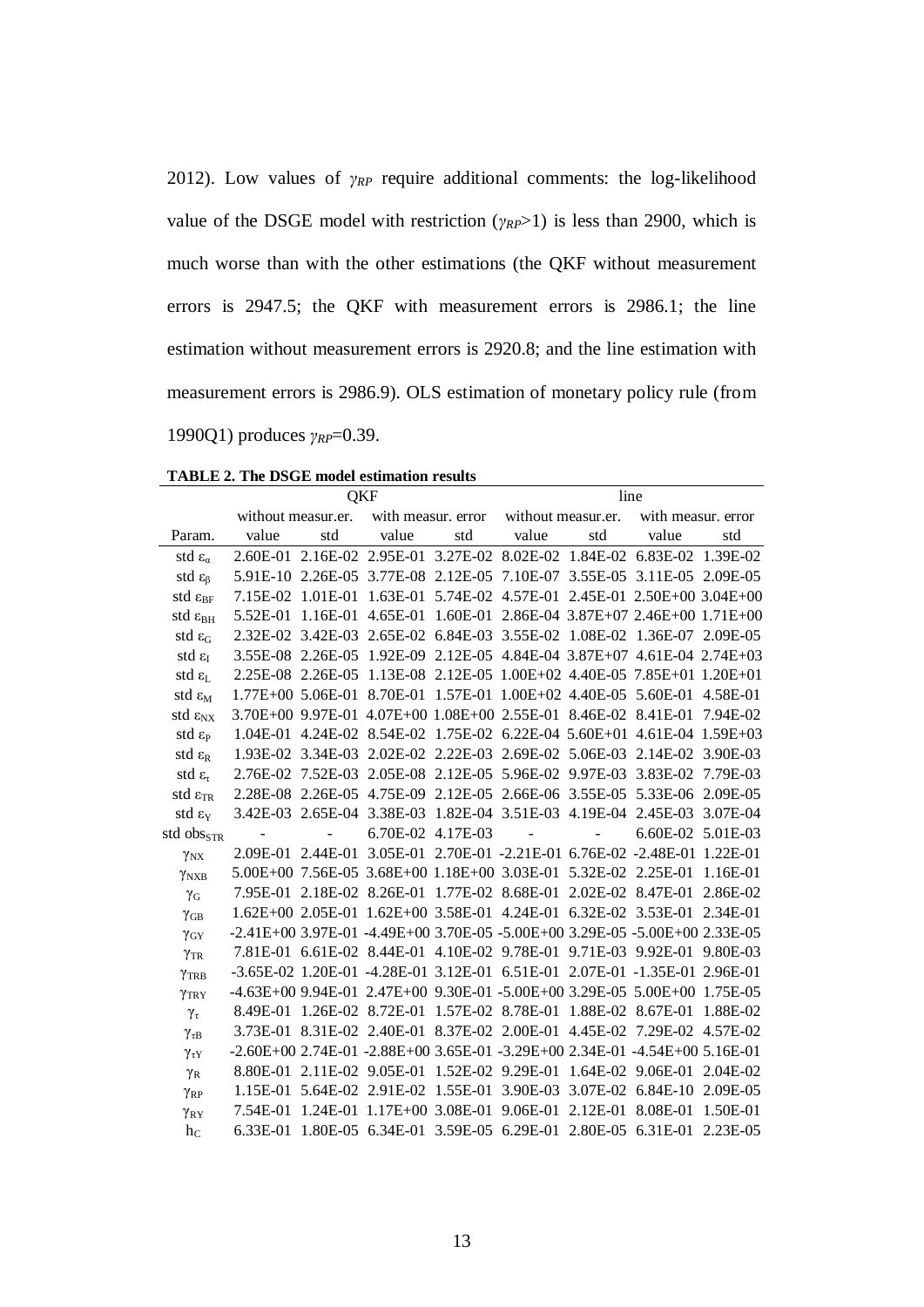| h <sub>h</sub>        | 3.50E-01 1.68E-04 3.50E-01 1.24E-04 3.52E-01 2.78E-05 3.45E-01 2.19E-05          |          |  |                                              |                                                                   |          |
|-----------------------|----------------------------------------------------------------------------------|----------|--|----------------------------------------------|-------------------------------------------------------------------|----------|
| $\mu_F$               | $-1.13E-03$ 8.15E-03 $-2.17E-03$ 7.66E-01 $-5.47E-08$ 5.11E+00 6.36E-08 6.35E+01 |          |  |                                              |                                                                   |          |
| $\mu_{\rm H}$         | 5.79E+00 1.01E-01 6.01E+00 4.32E-01 5.28E+00 2.53E-03 1.08E+00 8.89E-01          |          |  |                                              |                                                                   |          |
| $\eta_{0,\alpha}$     | 5.99E-01 4.00E-05 5.99E-01 5.30E-05 6.00E-01 4.83E-05 5.97E-01 2.23E-05          |          |  |                                              |                                                                   |          |
| $\eta_{0,\beta}$      | -2.00E-02 2.44E-05 -2.00E-02 2.15E-05 -9.33E-03 2.93E-05 -1.98E-02 2.38E-05      |          |  |                                              |                                                                   |          |
| $\eta_{0,BF}$         | -8.80E+00 7.85E-02 -8.74E+00 2.96E-01 -1.26E+01 4.86E-03 -3.78E+00 8.70E-01      |          |  |                                              |                                                                   |          |
| $\eta_{0,BH}$         | 1.94E+01 2.12E+00 1.92E+01 2.04E+01 1.95E+01 4.93E-02 1.30E+00 1.03E+00          |          |  |                                              |                                                                   |          |
| $\eta_{0,G}$          | -2.00E+00 5.07E-05 -2.00E+00 2.55E-05 -1.98E+00 1.02E-03 -1.95E+00 1.06E-02      |          |  |                                              |                                                                   |          |
| $\eta_{0,I}$          | 1.84E+01 2.22E+00 1.19E+01 2.31E+00 1.21E+01 2.62E+00 7.79E+00 2.46E+00          |          |  |                                              |                                                                   |          |
| $\eta_{0,L}$          | 2.78E+00 1.10E-01 2.84E+00 9.11E-01 3.94E+00 2.81E-05 4.14E+00 2.31E-05          |          |  |                                              |                                                                   |          |
| $\eta_{0,M}$          | -1.84E+00 2.15E-01 -1.71E+00 9.92E-01 -2.75E+00 2.91E-05 -1.43E+00 2.28E-05      |          |  |                                              |                                                                   |          |
| $\eta_{0,NX}$         | 1.18E-01 3.05E-03 1.10E-01 1.57E-02 1.78E-01 2.52E-05 7.42E-02 2.38E-05          |          |  |                                              |                                                                   |          |
| $\eta_{0,P}$          | 6.13E+00 8.96E-02 6.41E+00 9.05E-02 5.33E+00 1.25E-01 4.62E+00 2.11E-01          |          |  |                                              |                                                                   |          |
| $\eta_{0,R}$          | 8.83E-03 2.33E-03 1.14E-02 1.25E-03 1.35E-02 2.71E-05 8.34E-03 2.38E-05          |          |  |                                              |                                                                   |          |
| $\eta_{0,\tau}$       | 6.00E-01 4.12E-05 5.99E-01 5.39E-05 5.49E-01 2.80E-05 4.84E-01 2.21E-05          |          |  |                                              |                                                                   |          |
| $\eta_{0,TR}$         | -1.77E+00 2.14E-04 -1.77E+00 4.02E-05 -1.98E+00 1.03E-03 -2.27E+00 1.51E-02      |          |  |                                              |                                                                   |          |
| $\eta_{0,Y}$          | 6.24E-03 5.76E-05 6.79E-03 1.37E-04 7.03E-03 2.72E-05 2.65E-03 2.38E-05          |          |  |                                              |                                                                   |          |
| $\eta_{1,\alpha}$     | 9.75E-01                                                                         |          |  |                                              | 3.04E-03 9.74E-01 2.76E-03 9.47E-01 6.77E-03 9.38E-01 8.19E-03    |          |
| $\eta_{1,\beta}$      | 2.55E-02 4.50E-02 6.06E-02 7.31E-02 -1.95E-01 1.28E-01 -2.33E-03 3.00E+00        |          |  |                                              |                                                                   |          |
| $\eta_{1,BF}$         | 9.06E-01 9.72E-02 9.67E-01 3.73E-02 8.05E-01 1.25E-01 9.72E-01 2.84E-02          |          |  |                                              |                                                                   |          |
| $\eta_{1,BH}$         | 4.25E-01                                                                         |          |  |                                              | 1.56E-01 -2.22E-01 2.25E-01 -4.09E-02 3.73E-02 -1.13E-01 1.26E-01 |          |
| $\eta_{1,G}$          | -2.03E-01 5.43E-02 -2.65E-01 1.70E-01 -1.60E-01 1.30E-01 -1.61E-02 2.88E+00      |          |  |                                              |                                                                   |          |
| $\eta_{1,I}$          | -2.88E-01 2.21E-01 -1.84E-01 6.03E-02 1.98E-03 3.25E-02 5.54E-03 2.11E+00        |          |  |                                              |                                                                   |          |
| $\eta_{1,L}$          | 1.08E-01 9.81E-02 -5.12E-02 2.03E-01                                             |          |  |                                              | 9.98E-01 4.72E-05 9.98E-01 1.82E-05                               |          |
| $\eta_{1,M}$          | 9.81E-01                                                                         |          |  |                                              | 1.19E-02 9.41E-01 1.18E-02 9.88E-01 3.20E-03 -2.01E-01 5.52E-01   |          |
| $\eta_{1, \text{NX}}$ | 9.86E-01 3.42E-03 9.90E-01 2.17E-03 9.24E-01 2.24E-02 9.93E-01 9.42E-04          |          |  |                                              |                                                                   |          |
| $\eta_{1,P}$          | -9.32E-03 6.81E-03 -1.21E-02 7.11E-03 -4.51E-05 2.53E-02 5.55E-04 2.94E+00       |          |  |                                              |                                                                   |          |
| $\eta_{1,R}$          | 5.10E-01                                                                         |          |  |                                              | 7.57E-02 4.06E-01 7.98E-02 4.22E-01 8.86E-02 4.50E-01 8.65E-02    |          |
| $\eta_{1,\tau}$       | 5.61E-01 5.98E-02 5.64E-01 2.08E-01 6.29E-02 6.47E-02 1.42E-01 1.31E-01          |          |  |                                              |                                                                   |          |
| $\eta_{1,TR}$         | 9.83E-01                                                                         |          |  |                                              | 9.17E-03 9.93E-01 5.18E-03 -1.22E-02 4.53E-02 -6.07E-02 2.44E+00  |          |
| $\eta_{1,Y}$          | 2.17E-01                                                                         | 2.97E-02 |  | 1.66E-01 2.50E-02 1.86E-01 8.40E-02 3.08E-02 |                                                                   | 1.03E-01 |
| $\omega_{\rm C}$      | 1.17E+00 4.96E-02 1.15E+00 2.16E-01 1.21E+00 2.88E-05 1.20E+00 2.27E-05          |          |  |                                              |                                                                   |          |
| $\omega_{\rm L}$      | 1.58E-01                                                                         | 5.57E-02 |  |                                              | 1.85E-02 8.34E-02 2.85E-03 2.58E-05 3.28E-07 2.09E-05             |          |
| $\delta$              | 1.00E-02 2.28E-05                                                                |          |  |                                              | 1.00E-02 2.11E-05 1.00E-02 2.98E-05 2.70E-02 2.38E-05             |          |
| $\theta$              | 7.66E+00 7.65E-04 7.56E+00 5.04E-02 6.35E+00 2.49E-05 1.13E+01 2.32E-05          |          |  |                                              |                                                                   |          |
|                       | Another important detail of the estimation results is the high values of         |          |  |                                              |                                                                   |          |

Another important detail of the estimation results is the high values of

the standard deviation of the measurement errors (6.6% - QKF, 6.7% - line estimation, 7.2% - standard deviation of *obsSTR*). This could be a result of MSCI USA properties: it includes international companies (such as APPLE and JOHNSON & JOHNSON), which have a large portion of their production and sales in foreign countries. Identification of a few standard deviations ( $\varepsilon_{BH}$ and  $\varepsilon$ *I*) is weak with linear approximation. However, this problem does not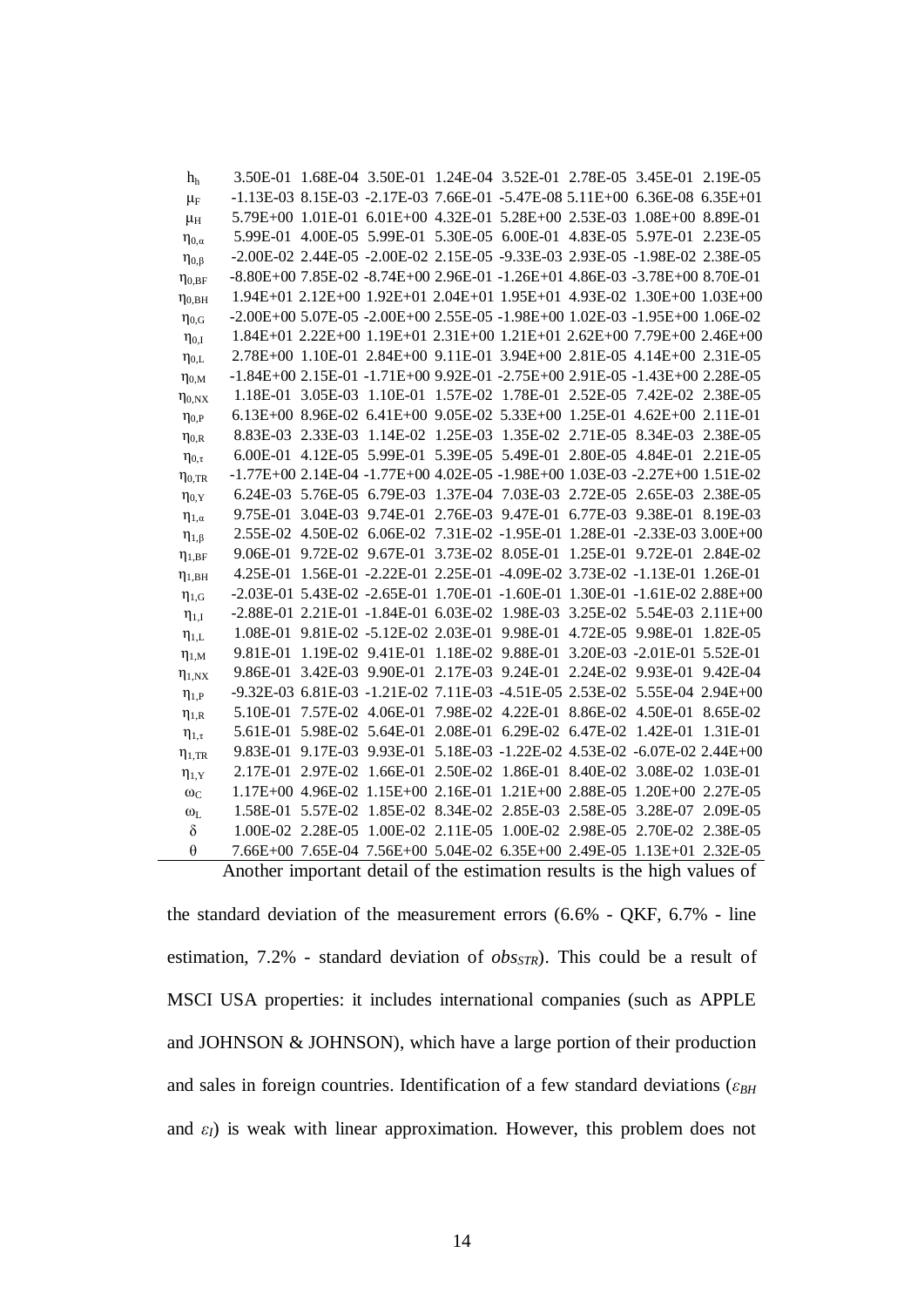exist for the QKF. The standard deviation of  $\varepsilon_L$  is very sensitive to estimation technique (it is high for the linear estimation and almost zero for the QKF). Some autocorrelation coefficients  $(\eta_{I,L}, \eta_{I,M})$  and  $(\eta_{I,TR})$  are sensitive to estimation technique as well (they are close to 1 with one estimation technique and close to 0 with another).

 $VAR(1)$   $AR(1)$ DSGE QKF DSGE QKF DSGE line no meas.er. meas.er. no meas.er. DSGE line meas.er. obs<sub>c</sub>(+1) **4.60E-03** 4.70E-03 5.29E-03 4.91E-03 5.09E-03 4.66E-03 obsG(+1) 7.90E-03 9.33E-03 **7.88E-03** 8.03E-03 9.21E-03 8.68E-03 obsY(+1) **5.00E-03** 5.49E-03 5.68E-03 5.34E-03 5.72E-03 5.62E-03 obsP(+1) **1.66E-03** 1.84E-03 2.22E-03 1.74E-03 2.22E-03 1.93E-03 obsWL(+1) **6.49E-03** 7.17E-03 9.21E-03 6.98E-03 7.54E-03 6.72E-03 obsR(+1) **1.07E-03** 1.29E-03 1.15E-03 1.15E-03 1.16E-03 1.13E-03 obsSTR(+1) **6.59E-02** 7.04E-02 7.51E-02 7.44E-02 7.19E-02 7.22E-02 obsC(+2) **5.36E-03** 5.41E-03 6.79E-03 6.57E-03 6.82E-03 5.84E-03 obsG(+2) **1.26E-02** 1.58E-02 1.29E-02 1.29E-02 1.63E-02 1.45E-02 obsY(+2) **5.22E-03** 5.76E-03 6.22E-03 5.69E-03 6.04E-03 6.13E-03 obsP(+2) **1.88E-03** 2.01E-03 2.38E-03 1.96E-03 2.85E-03 2.03E-03 obsWL(+2) **7.11E-03** 8.25E-03 1.16E-02 8.14E-03 9.93E-03 7.89E-03 obsR(+2) **1.78E-03** 2.16E-03 1.90E-03 1.90E-03 1.97E-03 1.86E-03 obsSTR(+2) **6.72E-02** 7.23E-02 7.32E-02 7.28E-02 7.23E-02 7.24E-02 obsC(+3) **5.87E-03** 6.01E-03 8.78E-03 8.42E-03 8.51E-03 7.01E-03 obsG(+3) **1.64E-02** 2.14E-02 1.72E-02 1.71E-02 2.28E-02 1.97E-02 obsY(+3) **5.26E-03** 6.00E-03 6.67E-03 6.09E-03 6.35E-03 6.62E-03 obsP(+3) **2.01E-03** 2.15E-03 2.68E-03 2.20E-03 3.57E-03 2.09E-03 obsWL(+3) **7.48E-03** 9.72E-03 1.27E-02 9.31E-03 1.27E-02 9.36E-03 obsR(+3) **2.40E-03** 2.90E-03 2.58E-03 2.60E-03 2.70E-03 2.50E-03 obsSTR(+3) **6.76E-02** 7.26E-02 7.40E-02 7.31E-02 7.26E-02 7.27E-02 obsC(+4) **6.64E-03** 6.68E-03 1.08E-02 1.03E-02 1.04E-02 8.39E-03 obsG(+4) **1.99E-02** 2.68E-02 2.17E-02 2.17E-02 2.99E-02 2.53E-02 obsY(+4) **5.32E-03** 6.05E-03 6.88E-03 6.09E-03 6.59E-03 6.86E-03 obsP(+4) **2.11E-03** 2.26E-03 2.99E-03 2.46E-03 4.42E-03 2.27E-03 obsWL(+4) **7.72E-03** 1.11E-02 1.41E-02 1.03E-02 1.62E-02 1.08E-02 obsR(+4) **2.89E-03** 3.54E-03 3.15E-03 3.19E-03 3.31E-03 3.00E-03 obsSTR(+4) **6.87E-02** 7.27E-02 7.43E-02 7.30E-02 7.27E-02 7.29E-02 average RMSE **1.48E-02** 1.65E-02 1.71E-02 1.64E-02 1.76E-02 1.65E-02 root mean square RMSE **2.64E-02** 2.86E-02 2.93E-02 2.88E-02 2.91E-02 2.87E-02 forecasts not worse than VAR  $28$  0 1 0 0 0 forecasts not worse than AR 28 28 8 16 7 14

**TABLE 3. RMSE of in-sample forecasts**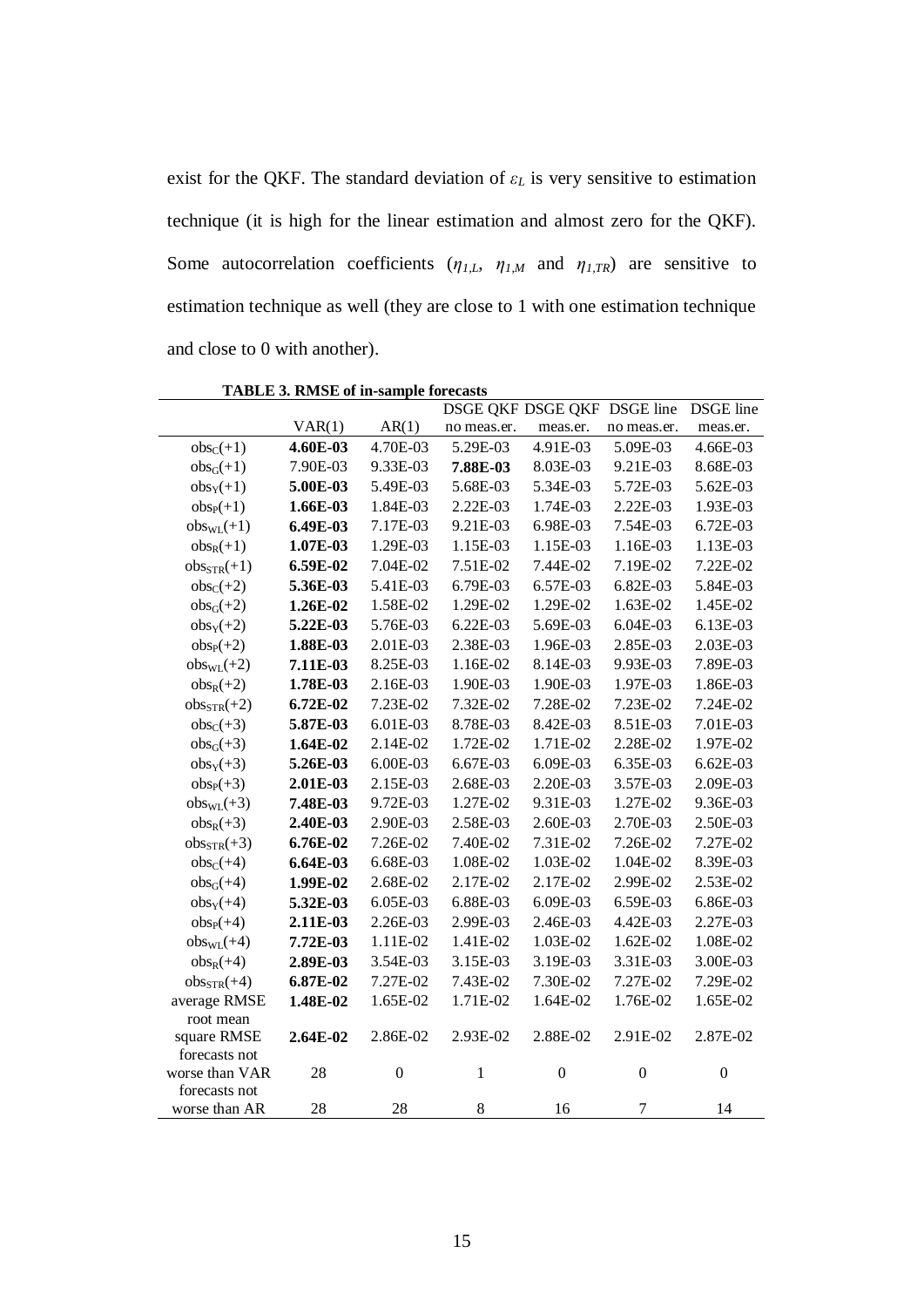The RMSE of the forecasts are presented in Table 3 (in-sample) and Table 4 (out-of-sample). Out-of-sample forecasts are computed for the last 22 quarters (this means the re-estimation of parameters with dataset without the last quarter (from1985Q1 until 2013Q1) and computation of forecasts; the reestimation without 2 quarters (from1985Q1 until 2012Q4) and so on; the last re-estimation use dataset without 22 quarters(from1985Q1 until 2007Q4)).

|                 |          |          |             | DSGE QKF DSGE QKF | <b>DSGE</b> line | <b>DSGE</b> line |
|-----------------|----------|----------|-------------|-------------------|------------------|------------------|
|                 | VAR(1)   | AR(1)    | no meas.er. | meas.er.          | no meas.er.      | meas.er.         |
| $obsC(+1)$      | 5.23E-03 | 4.72E-03 | 6.48E-03    | 5.03E-03          | 5.93E-03         | 5.76E-03         |
| $obs_G(+1)$     | 1.07E-02 | 1.29E-02 | 8.64E-03    | 9.20E-03          | 9.97E-03         | 1.05E-02         |
| $obs_Y(+1)$     | 7.33E-03 | 7.97E-03 | 8.05E-03    | 7.27E-03          | 7.91E-03         | 8.49E-03         |
| $obs_{P}(+1)$   | 2.19E-03 | 2.21E-03 | 2.05E-03    | 1.86E-03          | 2.42E-03         | 2.24E-03         |
| $obs_{WL}(+1)$  | 1.14E-02 | 1.13E-02 | 9.40E-03    | 1.02E-02          | 1.12E-02         | 1.09E-02         |
| $obs_R(+1)$     | 1.22E-03 | 1.52E-03 | 1.64E-03    | 1.55E-03          | 1.56E-03         | 1.55E-03         |
| $obsSTR(+1)$    | 1.01E-01 | 9.79E-02 | 1.07E-01    | 1.02E-01          | 9.83E-02         | 1.01E-01         |
| $obsC(+2)$      | 6.91E-03 | 6.52E-03 | 9.07E-03    | 7.40E-03          | 9.38E-03         | 7.78E-03         |
| $obs_G(+2)$     | 1.88E-02 | 2.39E-02 | 1.59E-02    | 1.61E-02          | 1.93E-02         | 1.95E-02         |
| $obs_Y(+2)$     | 8.31E-03 | 8.86E-03 | 9.09E-03    | 7.93E-03          | 8.38E-03         | 9.65E-03         |
| $obsP(+2)$      | 2.74E-03 | 2.51E-03 | 2.24E-03    | 2.27E-03          | 2.78E-03         | 2.42E-03         |
| $obs_{WL}(+2)$  | 1.04E-02 | 1.18E-02 | 1.13E-02    | 9.23E-03          | 1.17E-02         | 1.24E-02         |
| $obs_R(+2)$     | 1.72E-03 | 2.14E-03 | 2.42E-03    | 2.34E-03          | 2.36E-03         | 2.33E-03         |
| $obs_{STR}(+2)$ | 1.07E-01 | 1.02E-01 | 1.03E-01    | 9.96E-02          | 9.76E-02         | 9.96E-02         |
| $obs_C(+3)$     | 8.52E-03 | 7.81E-03 | 1.31E-02    | 1.00E-02          | 1.29E-02         | 1.01E-02         |
| $obs_G(+3)$     | 2.78E-02 | 3.42E-02 | 2.30E-02    | 2.34E-02          | 2.93E-02         | 2.93E-02         |
| $obs_Y(+3)$     | 9.04E-03 | 9.47E-03 | 9.98E-03    | 8.58E-03          | 9.31E-03         | 1.08E-02         |
| $obsP(+3)$      | 3.40E-03 | 2.87E-03 | 2.83E-03    | 2.80E-03          | 3.62E-03         | 2.95E-03         |
| $obs_{WL}(+3)$  | 1.01E-02 | 1.37E-02 | 1.45E-02    | 1.00E-02          | 1.29E-02         | 1.57E-02         |
| $obs_R(+3)$     | 2.00E-03 | 2.56E-03 | 2.88E-03    | 2.90E-03          | 2.92E-03         | 2.87E-03         |
| $obs_{STR}(+3)$ | 1.08E-01 | 1.03E-01 | 1.08E-01    | 1.02E-01          | 1.00E-01         | 1.02E-01         |
| $obs_C(+4)$     | 8.96E-03 | 7.60E-03 | 1.59E-02    | 1.26E-02          | 1.62E-02         | 1.27E-02         |
| $obs_G(+4)$     | 3.78E-02 | 4.34E-02 | 2.86E-02    | 2.96E-02          | 3.80E-02         | 3.84E-02         |
| $obs_Y(+4)$     | 9.04E-03 | 9.32E-03 | 1.04E-02    | 8.58E-03          | 9.73E-03         | 1.13E-02         |
| $obs_{P}(+4)$   | 3.77E-03 | 3.02E-03 | 3.15E-03    | 3.45E-03          | 4.20E-03         | 3.38E-03         |
| $obs_{WL}(+4)$  | 1.12E-02 | 1.78E-02 | 2.03E-02    | 1.25E-02          | 1.75E-02         | 1.91E-02         |
| $obs_R(+4)$     | 2.11E-03 | 3.07E-03 | 3.22E-03    | 3.38E-03          | 3.45E-03         | 3.35E-03         |
| $obs_{STR}(+4)$ | 1.07E-01 | 1.02E-01 | 1.09E-01    | 1.01E-01          | 1.01E-01         | 1.01E-01         |
| average RMSE    | 2.30E-02 | 2.34E-02 | 2.36E-02    | 2.19E-02          | 2.32E-02         | 2.35E-02         |
| root mean       |          |          |             |                   |                  |                  |
| square RMSE     | 4.16E-02 | 4.06E-02 | 4.17E-02    | 3.96E-02          | 3.96E-02         | 4.02E-02         |
| forecasts not   |          |          |             |                   |                  |                  |
| worse than VAR  | 28       | 12       | 11          | 19                | 6                | 9                |

**TABLE 4. RMSE of out-of-sample forecasts**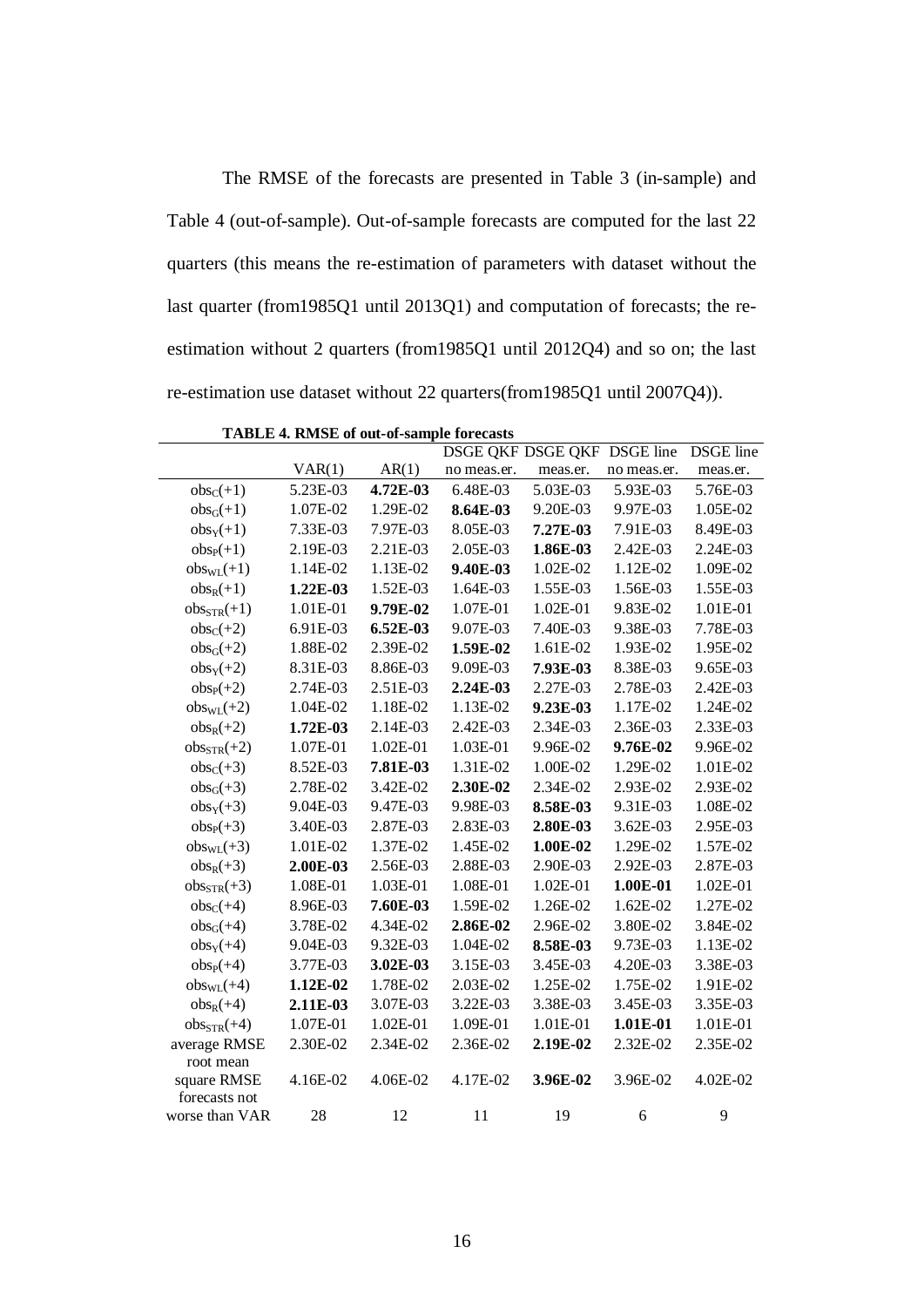| forecasts not |  |  |                                                                  |  |  |
|---------------|--|--|------------------------------------------------------------------|--|--|
| worse than AR |  |  |                                                                  |  |  |
|               |  |  | The VAR model produces the best in-sample forecasts; this may be |  |  |

explained by the larger number of parameters (VAR – 84 parameters,  $AR - 21$ ) parameters, DSGE – 64 or 65 parameters depending on the existence of measurement errors). The RMSEs of the out-of-sample forecasts are drastically higher than those of the in-sample forecasts because of the financial crisis of 2008-2009. The quality of the in-sample forecast with measurement errors is better for line and quadratic estimations. However, the situation with out-of-sample forecasts is different; line forecasts with measurement errors are worse than without measurement errors.

The in-sample quality of line and quadratic forecasts with measurement errors is nearly the same. Quadratic forecasts with measurement errors outperform all other models in terms of out-of-sample RMSE. It outperforms each of the other models for more than 2/3 of the variables. A comparison of line and quadratic estimation without measurement errors shows a small advantage of line estimation (14 variables forecasts are better than with quadratic estimation of the same model), which is in line with the results of Pichler (2008). It should be noted that forecasts (for 2, 3 and 4 quarters) of stock market returns by the DSGE model outperform the AR and VAR models despite problems related to international companies.

## **5. Conclusion**

In this study, the medium-scale nonlinear DSGE model was estimated. The DSGE model includes stock market returns, but observed data (MSCI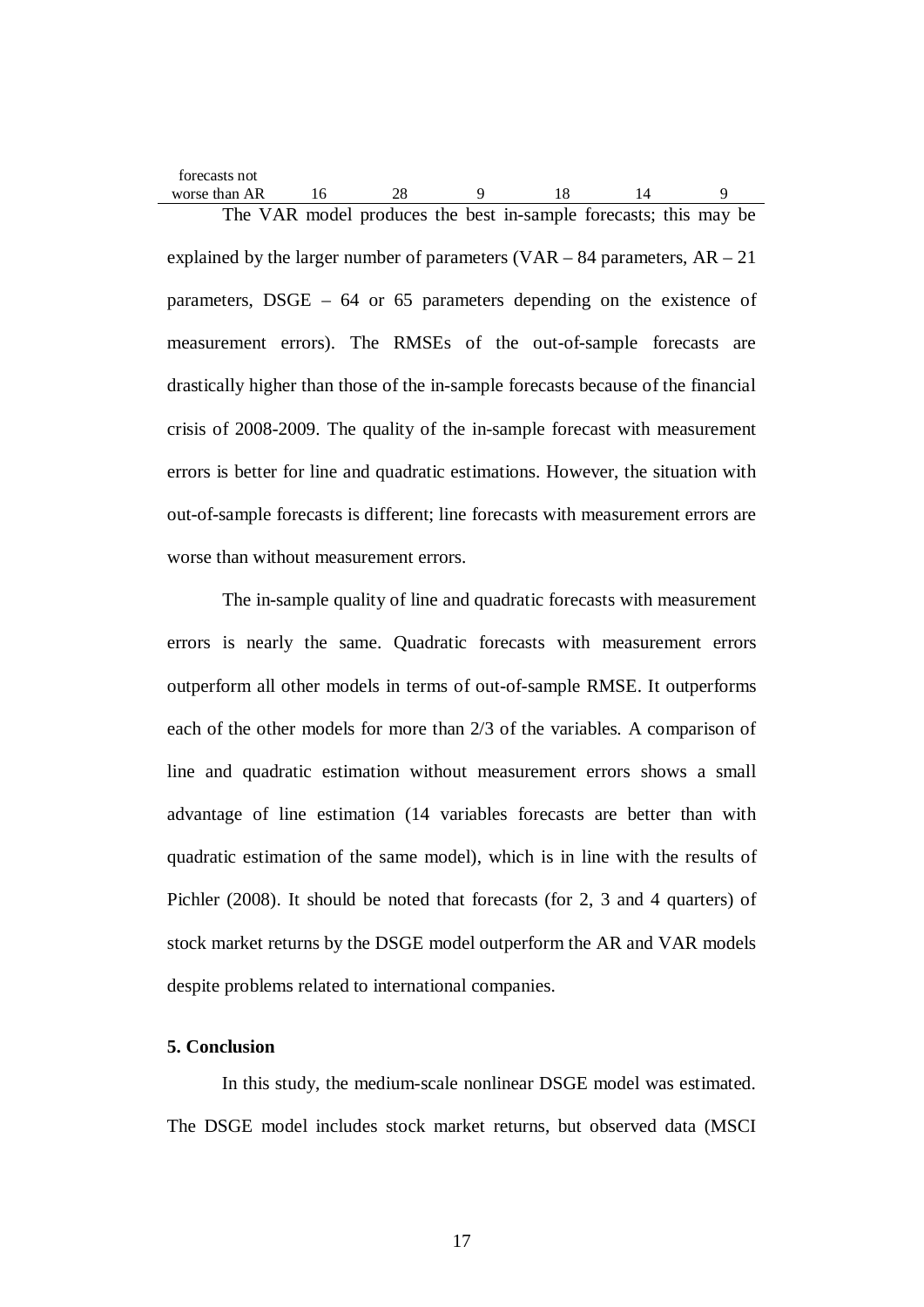USA gross return) describes international companies. Thus, measurement errors (for the stock returns variable) increase the quality of the model with nonlinear estimation (however, it does not change the quality of the linear estimated model). Measurement errors have a high standard deviation.

The quality of the out-of-sample forecasts of the DSGE models without measurement errors is almost equal (slightly worse) to that of AR (1) and VAR (1) models. The quality of the DSGE model with linear and nonlinear estimations is actually equal. In the case of the existence of measurement errors, the situation is different: the nonlinear DSGE model outperforms all other models (including linearized DSGE). Thus, this study finds that nonlinear DSGE models are more sensitive to misspecification (a negative effect of sharper likelihood), and that achieving an advantage from nonlinear approximation requires more realistic model than in the case of a linearized model.

#### **References**

- Adolfson M., Lindé J., and Villani M., 2007. Forecasting performance of an open economy DSGE model. Econometric Reviews, 26(2-4), 289-328.
- Amisano G. and Tristani O., 2010. Euro area inflation persistence in an estimated nonlinear DSGE model. Journal of Economic Dynamics and Control, 34(10), 1837-1858.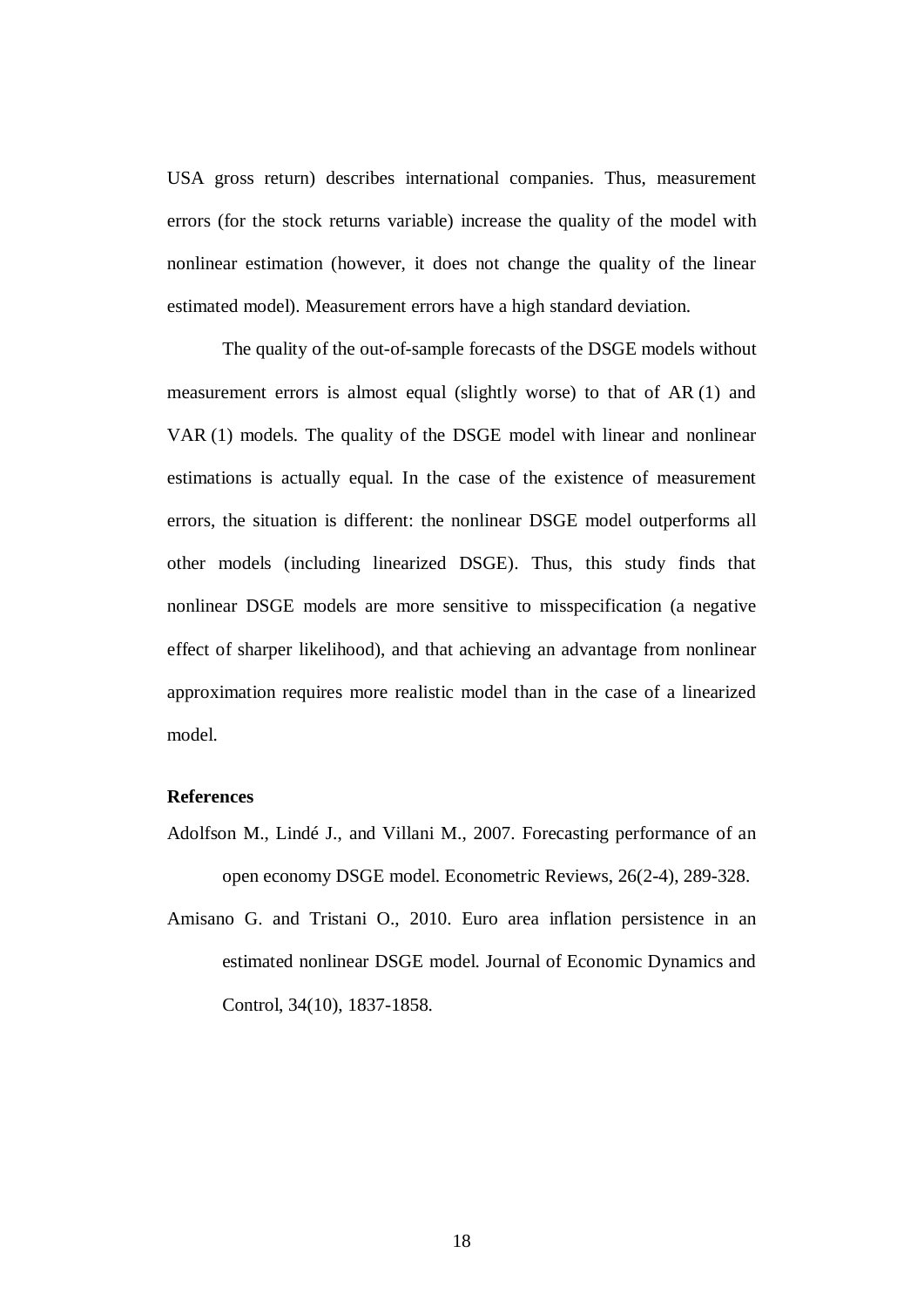- Andreasen M.M., 2008. Non-linear DSGE models, the central difference Kalman filter, and the mean shifted particle filter. CREATES Research Paper 2008-33. Available at SSRN: [http://ssrn.com/abstract=](http://ssrn.com/abstract)1148079.
- An S. and Schorfheide F., 2007. Bayesian analysis of DSGE models // Econometric Reviews, 26(2-4), 113-172.
- Balcilar M., Gupta R., and Kotze K., 2013. Forecasting South African macroeconomic data with a nonlinear DSGE model. No 201313, Working Papers from University of Pretoria, Department of Economics 2013.
- Collard F. and Juillard M., 2001. Accuracy of stochastic perturbation methods: The case of asset pricing models. Journal of Economic Dynamics and Control, 25(6-7), 979-999.
- Del Negro M., Schorfheide F., 2012. DSGE model-based forecasting. Staff Reports from Federal Reserve Bank of New York, No 554.
- Doh T., 2011. Yield curve in an estimated nonlinear macro model. Journal of Economic Dynamics and Control, 35(8), 1229-1244.
- Fernandez-Villaverde J., Guerron P.A., Rubio-Ramirez J.F., 2010. Reading the recent monetary history of the United States, 1959-2007. Federal Reserve Bank of St. Louis Review, 92(4), 311-338.
- Gust C., Lopez-Salido D., Smith M. E., 2012. The empirical implications of the interest-rate lower bound. No 2012-83, Finance and Economics Discussion Series from Board of Governors of the Federal Reserve System (U.S.).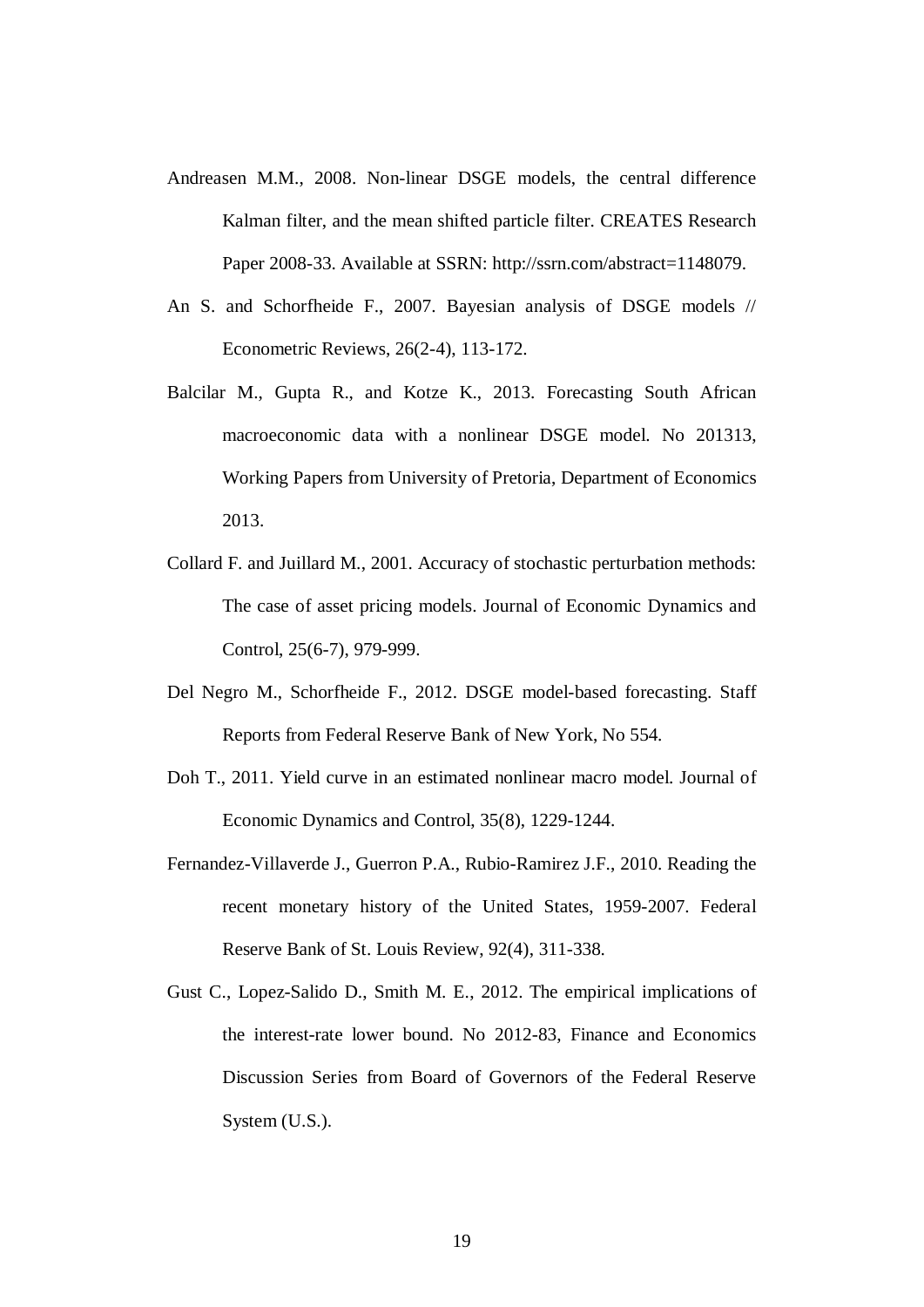- Hall J., 2012. Consumption dynamics in general equilibrium. MPRA Paper from University Library of Munich, Germany.
- Ivashchenko S., 2013. Dynamic stochastic general equilibrium model with banks and endogenous defaults of firms. Journal of the New Economic Association, 19(3), 27-50.
- Ivashchenko S., 2014. DSGE model estimation on the basis of second-order approximation. Computational Economics, 43(1), 71-82.
- Kim J., Kim S., Schaumburg E., Sims C., 2008. Calculating and using secondorder accurate solutions of discrete-time dynamic equilibrium models. Journal of Economic Dynamics and Control, 32, 3397-3414.
- Kollmann R., 2014. Tractable latent state filtering for non-linear DSGE models using a second-order approximation and pruning. Computational Economics, DOI 10.1007/s10614-013-9418-3
- Lombardo G., Vestin D. 2008. Welfare implications of Calvo vs. Rotembergpricing assumptions. Economics Letters, 100(2), 275-279.
- Pichler P., 2008. Forecasting with DSGE models: The Role of nonlinearities. The B.E. Journal of Macroeconomics, 8(1), 1-35.
- Rubaszek M., Skrzypczyński P., 2008. On the forecasting performance of a small-scale DSGE model. International Journal of Forecasting, 24(3), 498-512.
- Ruge-Murcia F.J., 2012. Estimating nonlinear DSGE models by the simulated method of moments: With an application to business cycles. Journal of Economic Dynamics and Control, 36(6), 914-938.